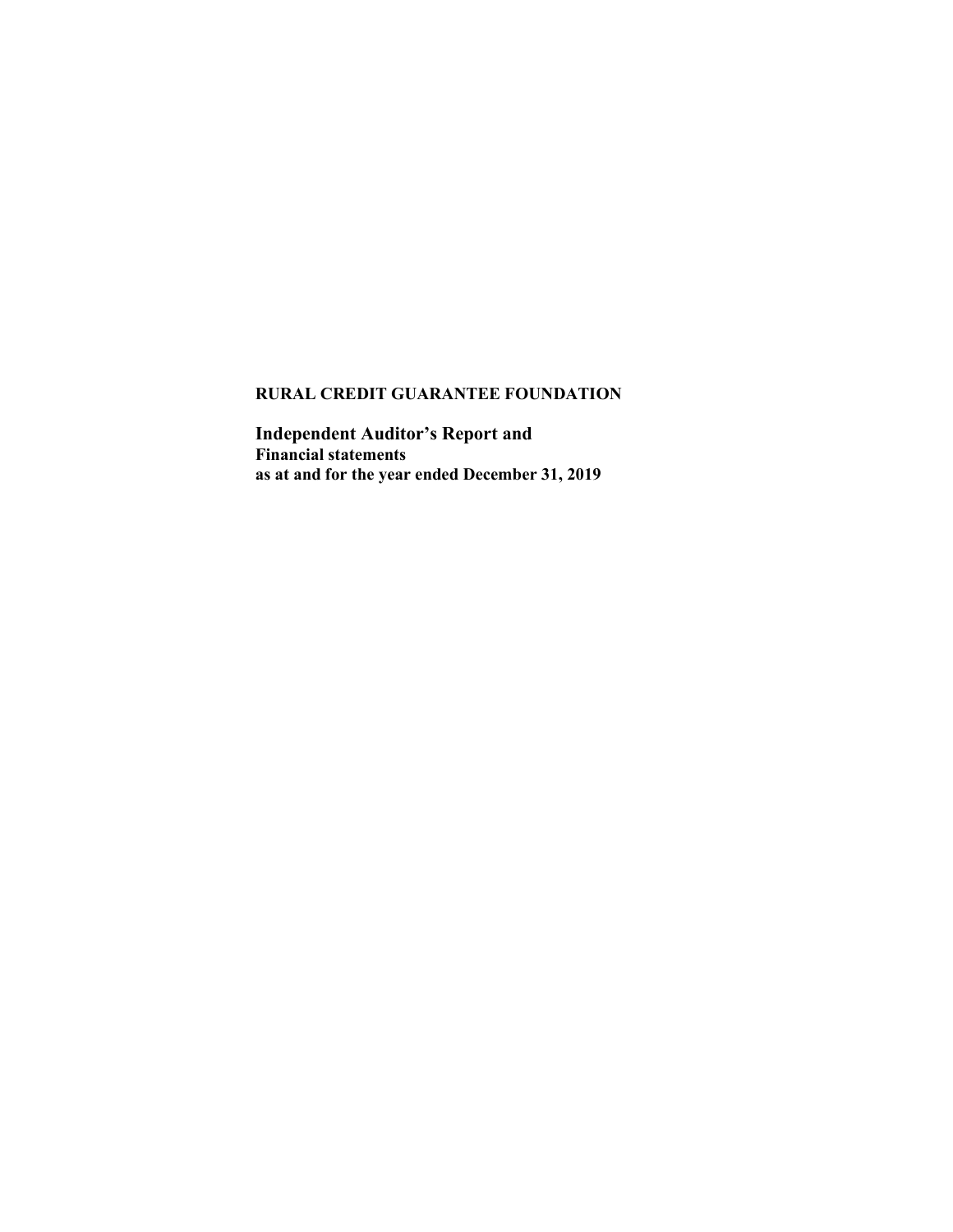# **CONTENTS**

| <b>Independent Auditor's Report</b>                                         |                         |
|-----------------------------------------------------------------------------|-------------------------|
| Statement of financial position as at December 31, 2019                     | $\overline{\mathbf{4}}$ |
| Statement of income and retained funds for the year ended December 31, 2019 | 5                       |
| Statement of fund balances for the year ended December 31, 2019             | 6                       |
| Statement of cash flows for the year ended December 31, 2019                | 7                       |
| Notes to the financial statements                                           | $8 - 30$                |

Page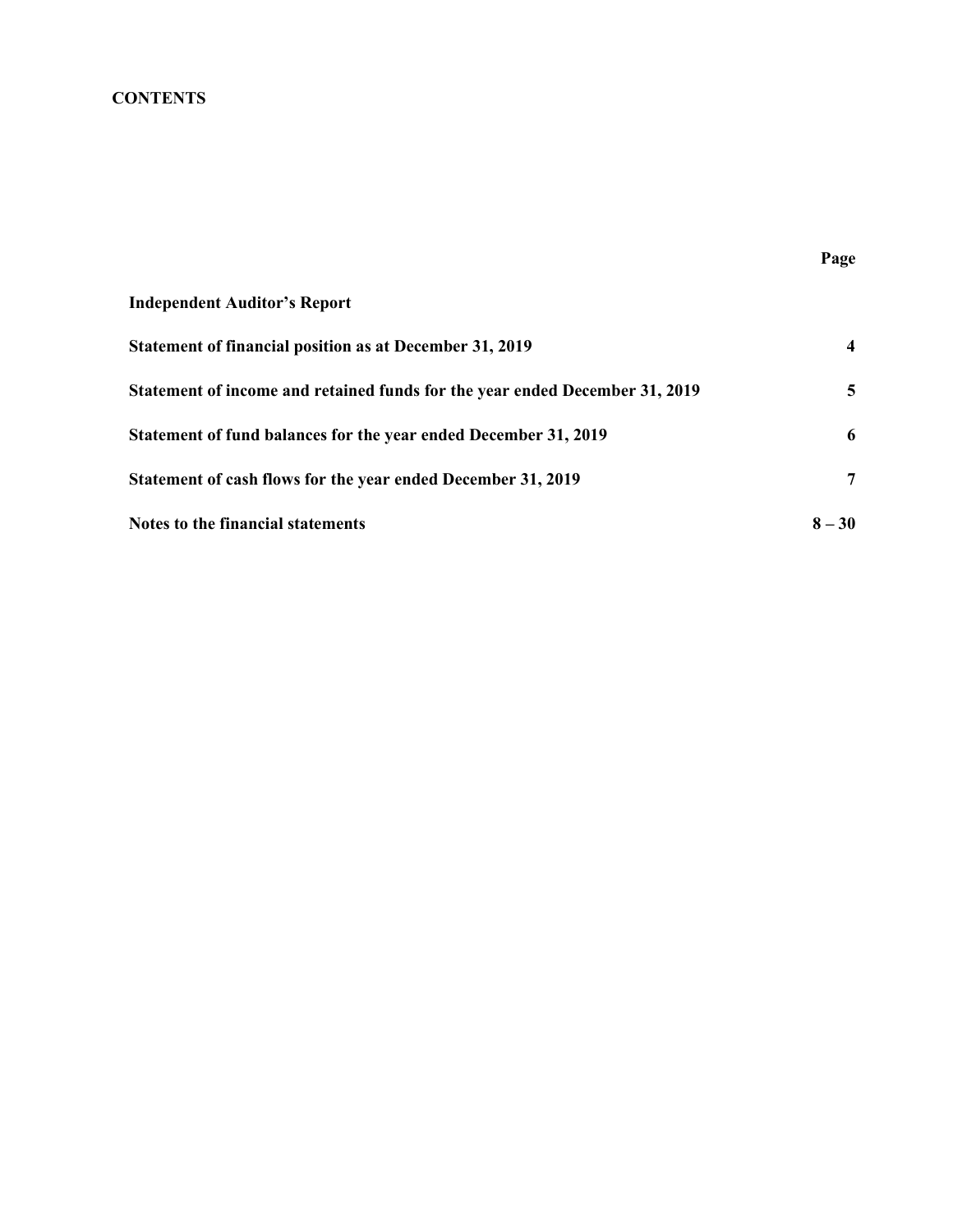# Deloitte.

Deloitte Audit Albania Shpk Rr. Elbasanit. Rruga "Faik Konica", Ndërtesa Nr.6, Hyrja Nr.7, 1010, Tirana, Albania Tel: +355 4 45 17 920 Fax: +355 4 45 17 990 www2.deloitte.al

# INDEPENDENT AUDITOR'S REPORT

## To the Management of Rural Credit Guarantee Foundation

### Opinion

We have audited the financial statements of Rural Credit Guarantee Foundation ("the Foundation"), which comprise the statement of financial position as at December 31, 2019, and the statement of income and retained funds, statement of changes in fund balance and statement of cash flows for the year then ended, and a summary of significant accounting policies and other explanatory information.

In our opinion, the accompanying financial statements present fairly, in all material aspects, the financial position of the Foundation as at December 31, 2019, and its financial performance and its cash flows for the year then ended in accordance with International Financial Reporting Standards ("IFRS").

## Basis for Opinion

We conducted our audit in accordance with International Standards on Auditing (ISAs). Our responsibilities under those standards are further described in the Auditor's Responsibilities for the Audit of the Financial Statements section of our report. We are independent of the Foundation in accordance with International Ethics Standards Board for Accountants Code of Ethics for Professional Accountants ("IESBA Code") and with the ethical requirements that are relevant to our audit of the financial statements in Albania, and we have fulfilled our other ethical responsibilities in accordance with these requirements.

We believe that the audit evidence we have obtained is sufficient and appropriate to provide a basis for our opinion.

### Emphasis of matter

We draw attention to Note 25 in the financial statements describing management's evaluation of the actual or potential impact of the effects of the COVID-19 coronavirus on the Foundation. Our opinion is not modified in respect of this matter.

### Other Information

Management is responsible for the Other Information. Other Information comprises the information provided in the Performance Activity Report, prepared by the Management in accordance with Article 22 of the Law. No. 25/2018 date January 19, 2019 "On accounting and financial statements", amended, but does not include the financial statements and our auditors' report thereon. The Performance Activity Report is expected to be made available after the date of this auditors' report. Our opinion on the financial statements does not cover the other information and we do not convey any conclusion that provides assurance about this information.

ln relation to the audit of the financial statements, statements we have the responsibility to read other information, identified as above when they are available to us and assess whether these information have material inaccuracy with financial statements or the acknowledgement we have received during audit or otherwise, if they appear to be material misstatement. After reading of the Performance Activity Report, if we conclude that there are material misstatement, we are required to communicate the issue with those charged with governance.

Deloitte refers to one or more of Deloitte Touche Tohmatsu Limited, a UK private company limited by guarantee, and its network of member firms, each of which is a legally<br>separate and independent entity. Please see http:// member firms. ©2020 Deloitte Audit Albania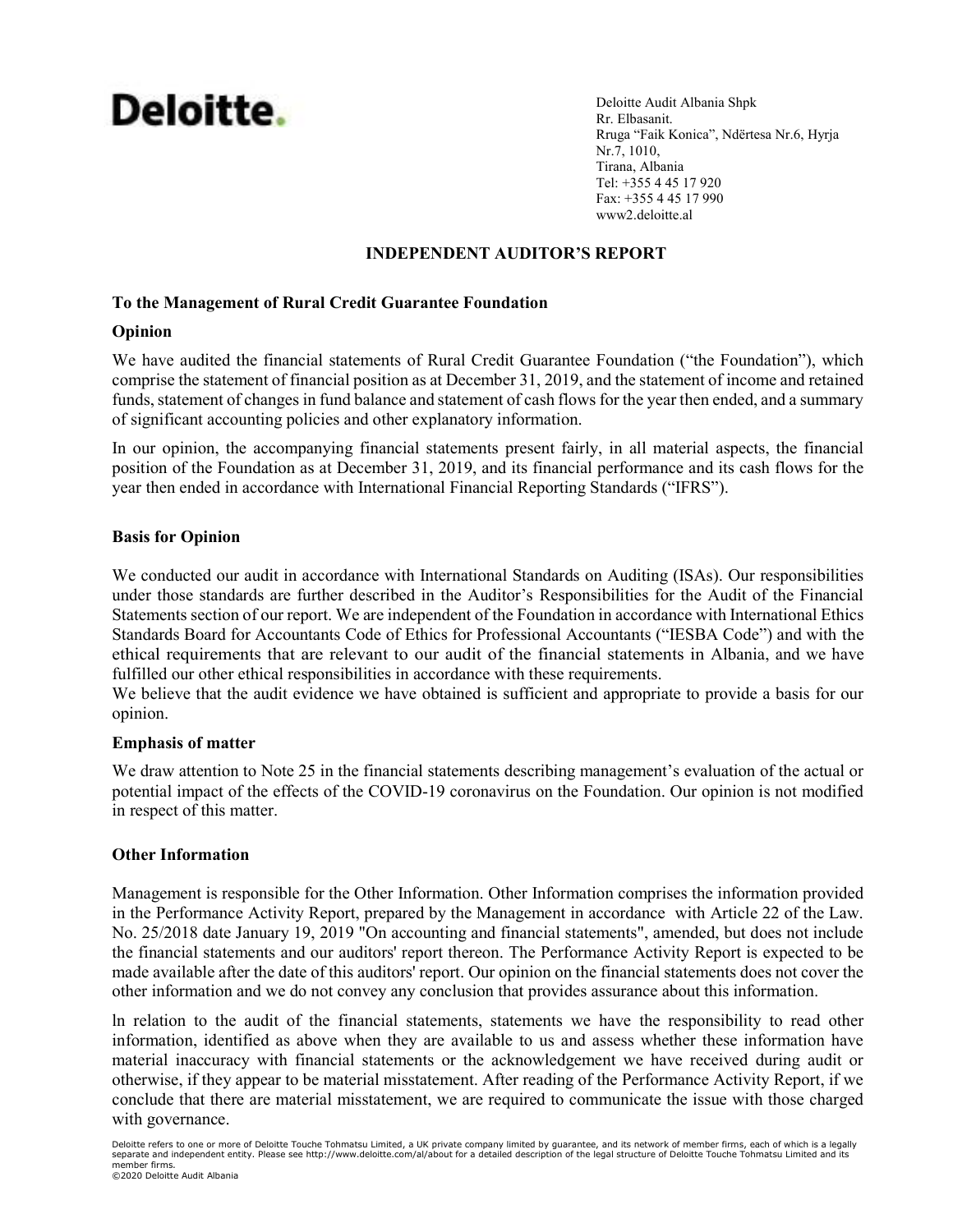#### Responsibilities of Management and Those Charged with Governance for the Financial Statements

Management is responsible for the preparation and fair presentation of the financial statements in accordance with IFRS, and for such internal control as management determines is necessary to enable the preparation of financial statements that are free from material misstatement, whether due to fraud or error. In preparing the financial statements, management is responsible for assessing the Foundation's ability to continue as a going concern, disclosing, as applicable, matters related to going concern and using the going concern basis of accounting unless management either intends to liquidate the Foundation or to cease operations, or has no realistic alternative but to do so. Those charged with governance are responsible for overseeing the Foundation's financial reporting process.

### Auditor's Responsibilities for the Audit of the Financial Statements

Our objectives are to obtain reasonable assurance about whether the financial statements as a whole are free from material misstatement, whether due to fraud or error, and to issue an auditor's report that includes our opinion. Reasonable assurance is a high level of assurance, but is not a guarantee that an audit conducted in accordance with ISAs will always detect a material misstatement when it exists. Misstatements can arise from fraud or error and are considered material if, individually or in the aggregate, they could reasonably be expected to influence the economic decisions of users taken on the basis of these financial statements.

As part of an audit in accordance with ISAs, we exercise professional judgment and maintain professional skepticism throughout the audit. We also:

- Identify and assess the risks of material misstatement of the financial statements, whether due to fraud or error, design and perform audit procedures responsive to those risks, and obtain audit evidence that is sufficient and appropriate to provide a basis for our opinion. The risk of not detecting a material misstatement resulting from fraud is higher than for one resulting from error, as fraud may involve collusion, forgery, intentional omissions, misrepresentations, or the override of internal control.
- Obtain an understanding of internal control relevant to the audit in order to design audit procedures that are appropriate in the circumstances, but not for the purpose of expressing an opinion on the effectiveness of the Foundation's internal control.
- Evaluate the appropriateness of accounting policies used and the reasonableness of accounting estimates and related disclosures made by management.
- Conclude on the appropriateness of management's use of the going concern basis of accounting and, based on the audit evidence obtained, whether a material uncertainty exists related to events or conditions that may cast significant doubt on the Foundation's ability to continue as a going concern. If we conclude that a material uncertainty exists, we are required to draw attention in our auditor's report to the related disclosures in the financial statements or, if such disclosures are inadequate, to modify our opinion. Our conclusions are based on the audit evidence obtained up to the date of our auditor's report. However, future events or conditions may cause the Foundation to cease to continue as a going concern.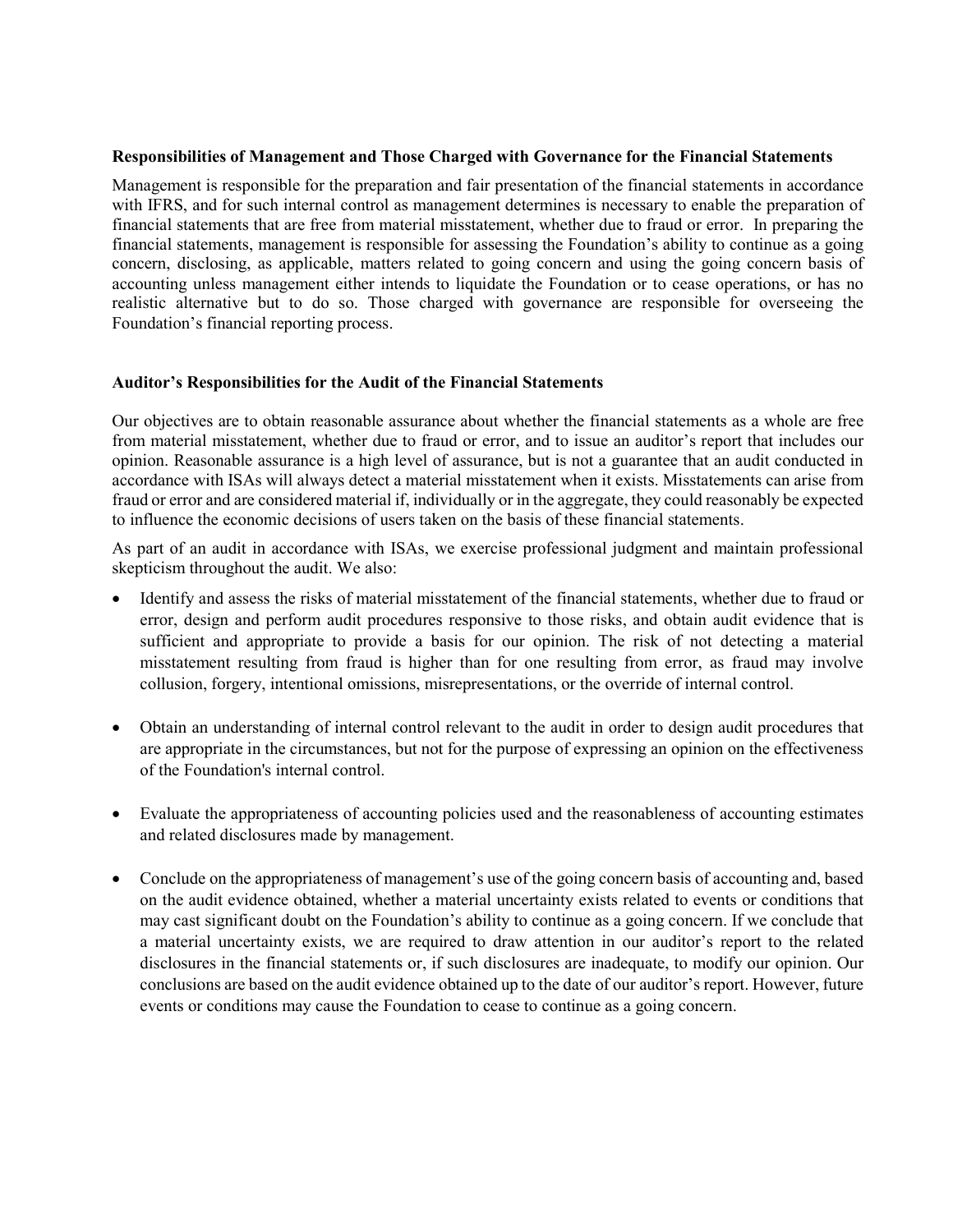#### Auditor's Responsibilities for the Audit of the Financial Statements (Continued)

 Evaluate the overall presentation, structure and content of the financial statements, including the disclosures, and whether the financial statements represent the underlying transactions and events in a manner that achieves fair presentation.

We communicate with those charged with governance regarding, among other matters, the planned scope and timing of the audit and significant audit findings, including any significant deficiencies in internal control that

we identify during our audit.<br>Clean He Hash Albouria &

Deloitte Audit Albania Shpk Rr. Elbasanit, Pallati poshte Fakultetit Gjeologji - Miniera, Tirana, Albania Identification number (NUIS): L41709002H

DELOITTE ALBIT ALBANIA 

**DIAL** 

Enida Cara Statutory Auditor Engagement Partner

May 12, 2020 Tirana, Albania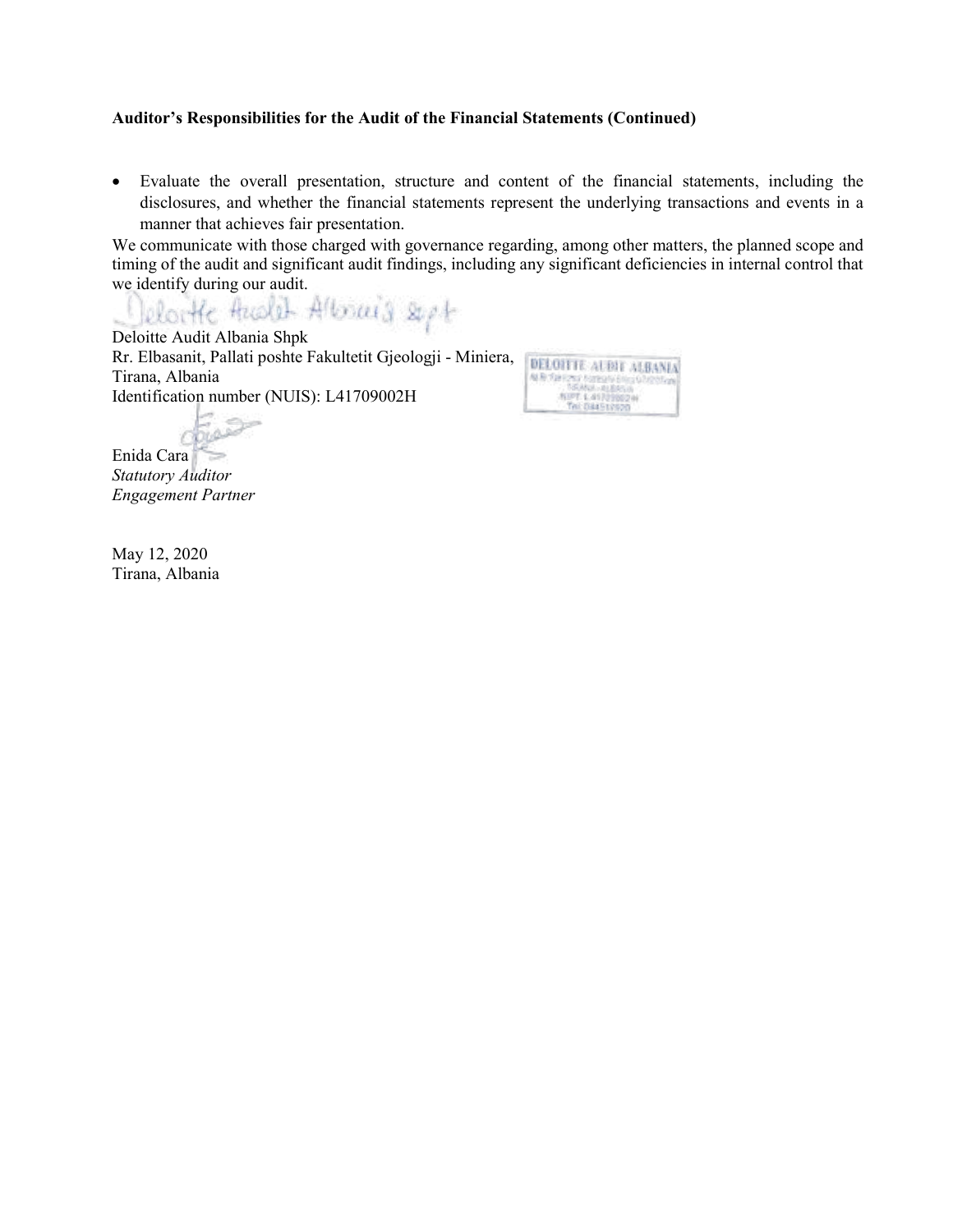Statement of financial position as at December 31, 2019

(Amounts in ALL)

|                                                    |      | As at             | As at             |
|----------------------------------------------------|------|-------------------|-------------------|
|                                                    | Note | December 31, 2019 | December 31, 2018 |
| <b>ASSETS</b>                                      |      |                   |                   |
| Non - current assets                               |      |                   |                   |
| Property and equipment                             | 7    | 1,698,843         | 647,249           |
| Intangible assets                                  | 8    | 636,408           | 848,544           |
| Right of Use Assets                                | 9    | 17,613,702        |                   |
| Investments held to collect contractual cash flows | 10   | 3,151,406,194     | 209,258,314       |
| Term Deposit                                       |      |                   | 103,238,904       |
| Prepayments                                        |      | 1,078,728         |                   |
| <b>Total non-current assets</b>                    |      | 3,172,433,876     | 313,993,011       |
| <b>Current</b> assets                              |      |                   |                   |
| Investments held to collect contractual cash flows | 10   | 119,228,308       |                   |
| Accounts receivable                                | 11   | 6,175,148         | 1,488,372         |
| Other short term assets                            |      |                   | 119,717,400       |
| Cash on hand and at banks                          | 12   | 935,452,428       | 3,735,361,945     |
| <b>Total current assets</b>                        |      | 1,060,855,884     | 3,856,567,717     |
| <b>TOTAL ASSETS</b>                                |      | 4,233,289,760     | 4,170,560,728     |
| <b>LIABILITIES AND EQUITY</b>                      |      |                   |                   |
| <b>EQUITY</b>                                      |      |                   |                   |
| Fund balance                                       |      | 4,113,448,116     | 494,716,400       |
| Retained funds                                     |      | (41, 842, 229)    | (14, 466, 860)    |
| Net income / (expenditure) of the year             |      | 8.768.069         | (27, 375, 368)    |
| <b>Total equity</b>                                |      | 4,080,373,956     | 452,874,172       |
| Non-current liabilities                            |      |                   |                   |
| Deferred revenue                                   | 13   | 71,141,358        | 3,686,258,392     |
| Lease liability                                    | 14   | 15,227,585        |                   |
| <b>Total non-current liabilities</b>               |      | 86,368,943        | 3,686,258,392     |
| <b>Current liabilities</b>                         |      |                   |                   |
| Deferred revenue                                   | 13   | 4,236,775         | 546,687           |
| Lease liability                                    | 14   | 2,282,272         |                   |
| Provision fund for financial guarantees            | 21   | 58,820,953        | 30.349.246        |
| Other liabilities                                  | 15   | 1,206,860         | 532,231           |
| <b>Total current liabilities</b>                   |      | 66,546,860        | 31,428,164        |
| <b>TOTAL LIABILITIES AND EQUITY</b>                |      | 4,233,289,760     | 4,170,560,728     |

1 nes e financial statements of the boundation as at and for the year by the Management of Rural Credit Guarantee Foundation on May 11, 2020, and signed on its behalf by:

Mr. Bajram Korsita **Executive Director** 

Ms. Besiana/Lika

Finance and Administration Officer

The statement of financial position has to be read in confunction with the notes set out in pages 8 to 30, which are forming part of these financial statements

**MPT. L5200A** 

xau

4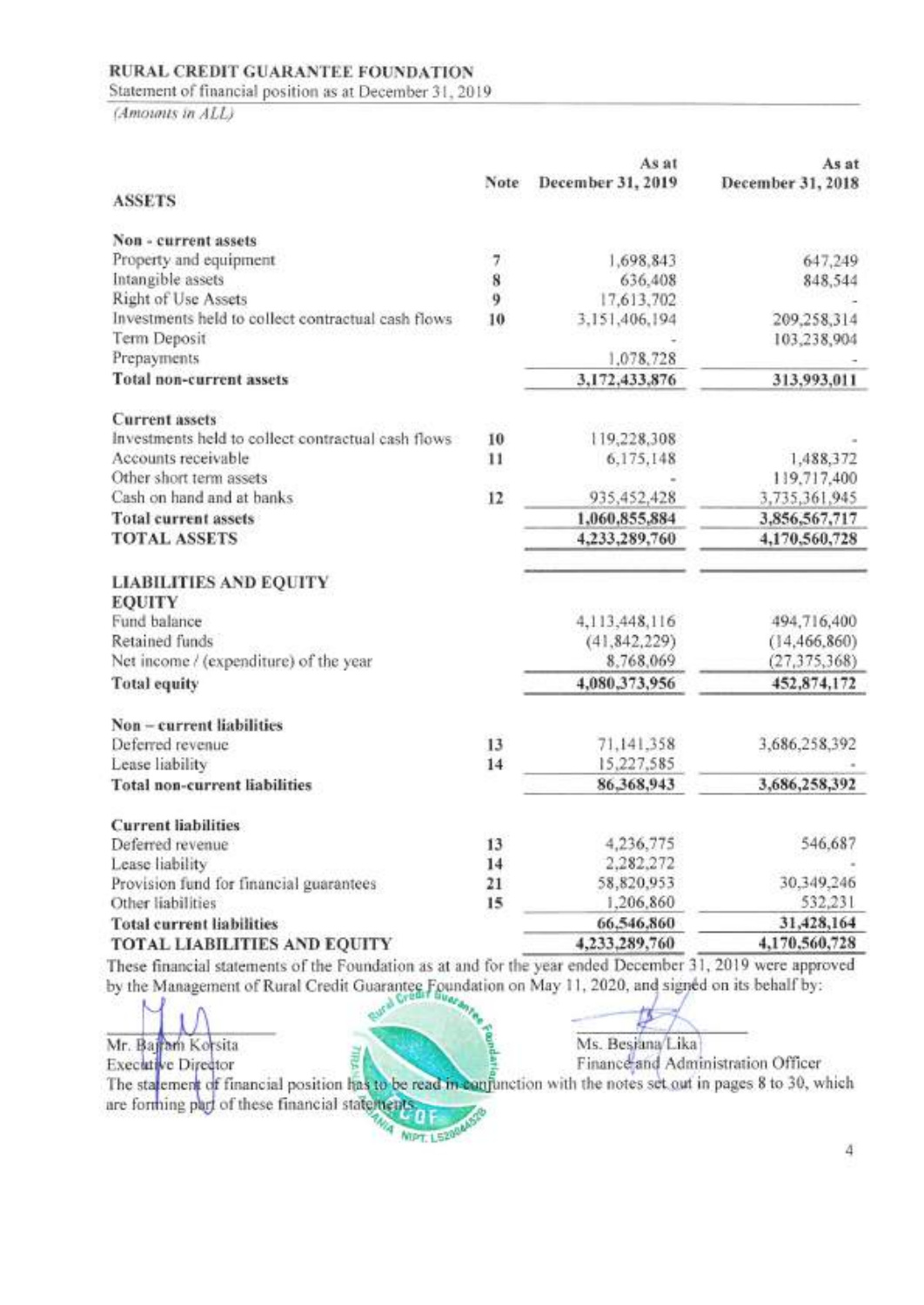# RURAL CREDIT GUARANTEE FOUNDATION Statement of income and retained funds for the year ended December 31, 2019

(Amounts in ALL)

|                                                  | <b>Note</b> | For the year ended<br>December 31, 2019 | For the year ended<br><b>December 31, 2018</b> |
|--------------------------------------------------|-------------|-----------------------------------------|------------------------------------------------|
| Income from general activity                     | 16          | 8,165,836                               | 6,248,278                                      |
| Income from donation                             | 17          | 249,690                                 | 329,945                                        |
| Other financial income                           | 18          | 108,531,597                             | 11,643,128                                     |
| <b>Total of operating income</b>                 |             | 116,947,123                             | 18,221,350                                     |
| <b>Staff Costs</b>                               | 21          | (9,503,780)                             | (8,970,410)                                    |
| Depreciation and amortization                    | 7,8         | (1,951,206)                             | (472, 349)                                     |
| Other operating expenses                         | 20          | (23,868,473)                            | (3,969,928)                                    |
| Impairment charge on financial                   | 21          |                                         |                                                |
| guarantees                                       |             | (28, 471, 707)                          | (17,098,325)                                   |
| Impairment charge on financial                   | 10          |                                         |                                                |
| instruments                                      |             | (19,764,063)                            |                                                |
| <b>Total expenses</b>                            |             | (83, 559, 229)                          | (30,511,012)                                   |
| <b>Operating income / (loss)</b>                 |             | 33, 342, 110                            | (23, 932, 790)                                 |
| Financial expense                                | 22          | (275, 364)                              |                                                |
| Net losses from foreign exchange<br>translations |             | (24, 344, 461)                          | (15,085,705)                                   |
| Net financial expense                            |             | (24, 619, 825)                          | (15,085,705)                                   |
|                                                  |             |                                         |                                                |
| Net expenditure                                  |             | 8,768,069                               | (27, 375, 368)                                 |
| Other comprehensive income / (expense)           |             |                                         |                                                |
| <b>Total Comprehensive income /</b>              |             |                                         |                                                |
| (expenditure) for the year                       |             | 8,768,069                               | (27, 375, 368)                                 |

The statement of income and retained funds has to be read in conjunction with the notes set out in pages 8 to 30, which are forming part of these financial statements.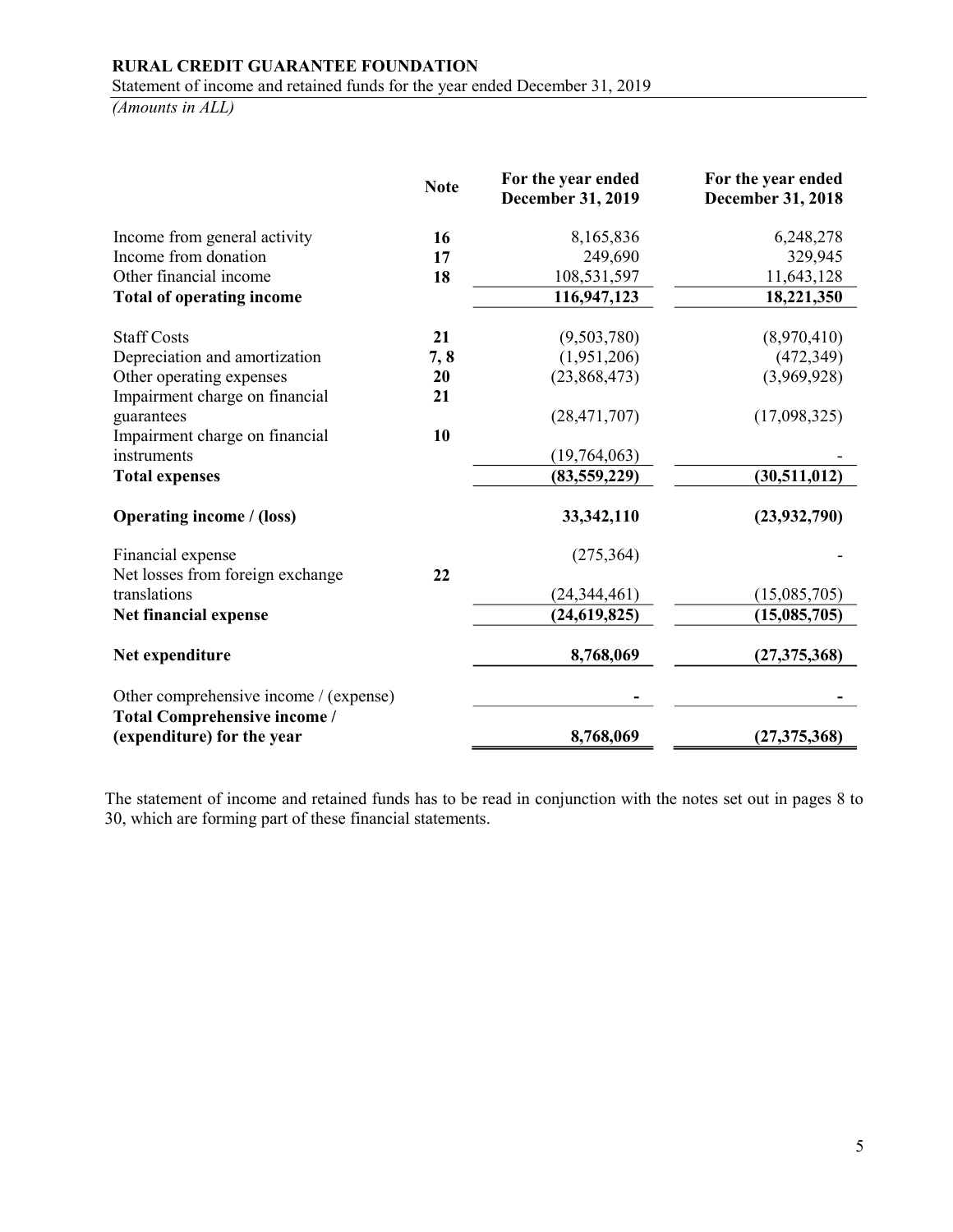Statement of fund balance as at December 31, 2019

(Amounts in ALL)

|                                                | <b>Fund balance</b> | <b>Retained fund / (losses)</b> | <b>Total</b>   |
|------------------------------------------------|---------------------|---------------------------------|----------------|
| <b>Balance at January 1, 2018</b>              | 494,716,400         | (14, 466, 860)                  | 480,247,620    |
| Contribution from founder                      |                     |                                 |                |
| Net expenditure for the year                   |                     | (27, 375, 368)                  | (27, 375, 368) |
| <b>Balance at December 31, 2018</b>            | 494,716,400         | (41, 842, 230)                  | 452,874,170    |
| Contribution from founder                      | 3,618,731,716       |                                 | 3,618,731,716  |
| Comprehensive income for the year              |                     | 8,768,069                       | 8,768,069      |
| <b>Total Comprehensive income for the year</b> |                     | 8,768,069                       | 8,768,069      |
| <b>Balance at December 31, 2019</b>            | 4,113,448,116       | (33,074,160)                    | 4,080,373,956  |

The statement of changes in fund balance has to be read in conjunction with the notes set out in pages 8 to 30, which are forming part of these financial statements.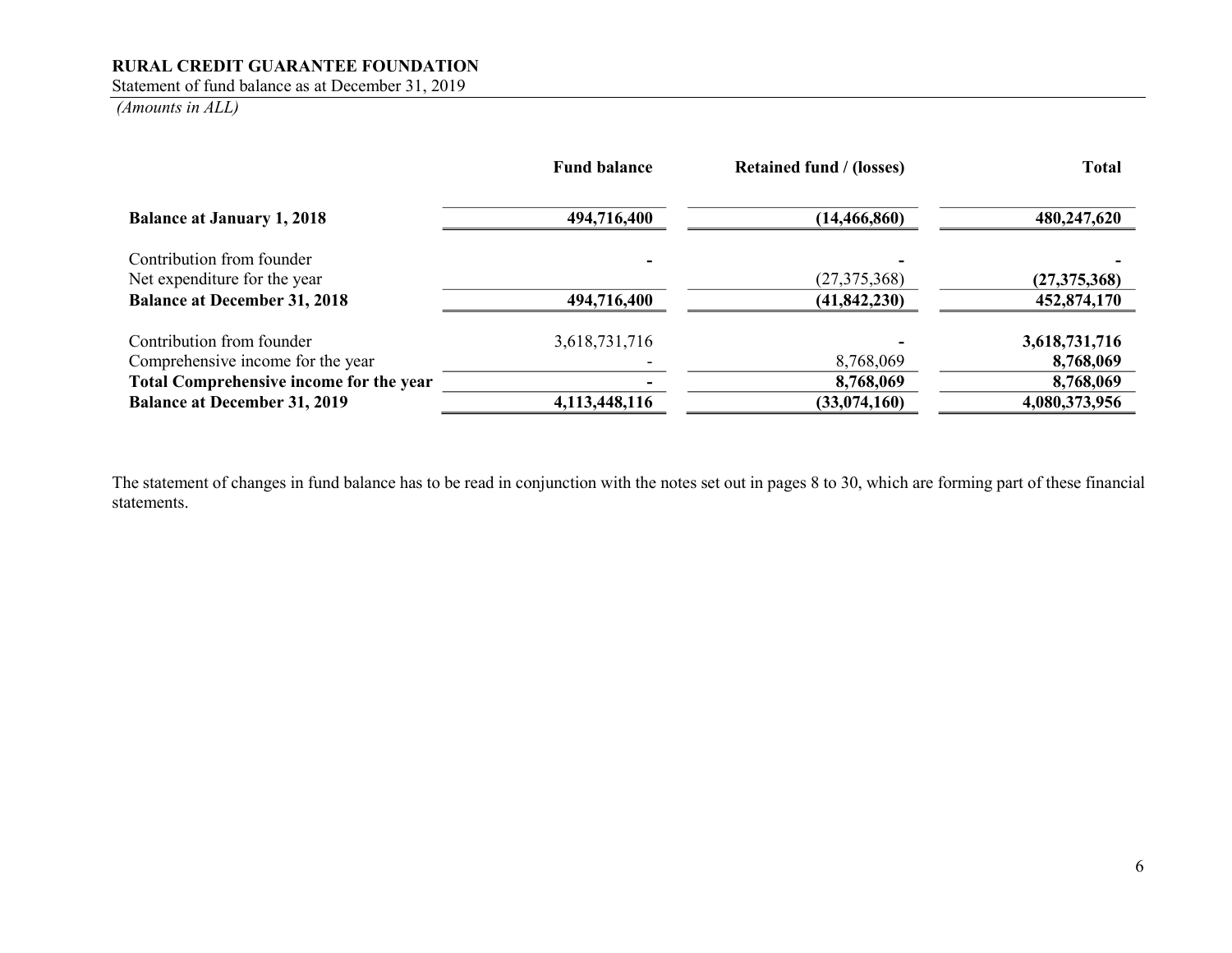Statement of cash flow for the year ended December 31, 2019

(Amounts in ALL)

|                                                                                        | <b>Note</b> | For the year ended<br>December 31, 2019 | For the year ended<br><b>December 31, 2018</b> |
|----------------------------------------------------------------------------------------|-------------|-----------------------------------------|------------------------------------------------|
| <b>Cash flows from operating activities</b><br>Net income / (expenditure) for the year |             | 8,768,069                               |                                                |
|                                                                                        |             |                                         | (27, 375, 368)                                 |
| Adjustments for:                                                                       |             |                                         |                                                |
| Depreciation and amortization                                                          | 8,9         | 1,951,206                               | 472,349                                        |
| Release of deferred revenue                                                            |             | (2,158,830)                             | (2,945,104)                                    |
| Provision expense                                                                      | 10,21       | 48,235,770                              | 17,098,325                                     |
| Exchange rate differences                                                              |             | 296,338                                 | 15,085,705                                     |
| <b>Interest Expense</b>                                                                |             | 275,364                                 |                                                |
| Interest income                                                                        |             | (108, 531, 597)                         | (11, 643, 128)                                 |
| Operating loss before changes in working                                               |             |                                         |                                                |
| capital                                                                                |             | (51, 163, 681)                          | (9,307,220)                                    |
| Changes in working capital:                                                            |             |                                         |                                                |
| Increase in accounts receivable                                                        |             | (4,686,778)                             | (391, 385)                                     |
| Decrease in restricted cash to guarantees                                              |             | 119,717,400                             | 79,707,600                                     |
| Decrease in deferred revenue                                                           |             | 10,937,713                              | (665, 881)                                     |
| Increase in other liabilities                                                          |             | 674,629                                 | 72,818                                         |
| Increase in term deposits                                                              |             |                                         | (2,298,304)                                    |
| Interest paid                                                                          |             | (23,746,413)                            |                                                |
| Interest received                                                                      |             | 89,286,910                              | 12,416,481                                     |
| Net cash flows (used in) / from operating                                              |             |                                         |                                                |
| activities                                                                             |             | 141,019,779                             | 79,534,109                                     |
|                                                                                        |             |                                         |                                                |
| <b>Cash flows from investing activities</b><br>Purchase of fixed assets                |             | (1,312,855)                             |                                                |
| Investment in treasury bills                                                           |             | (119, 228, 308)                         |                                                |
| Investment in treasury bonds                                                           |             | (2,918,126,104)                         |                                                |
| Investment in term deposit                                                             |             | (812, 187, 231)                         |                                                |
| Cash used in investing activities                                                      |             | (3,850,854,499)                         |                                                |
|                                                                                        |             |                                         |                                                |
| <b>Cash flow from financing activities</b>                                             |             |                                         |                                                |
| Grants received                                                                        |             |                                         | 3,609,450,702                                  |
| Repayment of lease                                                                     |             | (1,571,653)                             |                                                |
| Contribution from founder                                                              |             | 3,618,731,716                           |                                                |
| Grand Capitalization                                                                   |             | (3,622,364,658)                         |                                                |
| <b>Cash generated from financing activities</b>                                        |             | (5,204,595)                             |                                                |
| Net (decrease) / increase in cash and cash                                             |             |                                         |                                                |
| equivalents                                                                            |             | (3,715,039,314)                         | 3,609,450,702                                  |
| Cash and cash equivalents at the beginning of the                                      |             |                                         |                                                |
| period                                                                                 |             | 3,735,361,945                           | 46, 377, 133                                   |
| Exchange rate effect on cash and cash equivalent                                       |             | (296, 338)                              |                                                |
| Cash and cash equivalents at the end of the                                            | 12.1        |                                         |                                                |
| period                                                                                 |             | 20,026,292                              | 3,735,361,945                                  |

The statement of cash flows has to be read in conjunction with the notes set out in pages 8 to 30, which are forming part of these financial statements.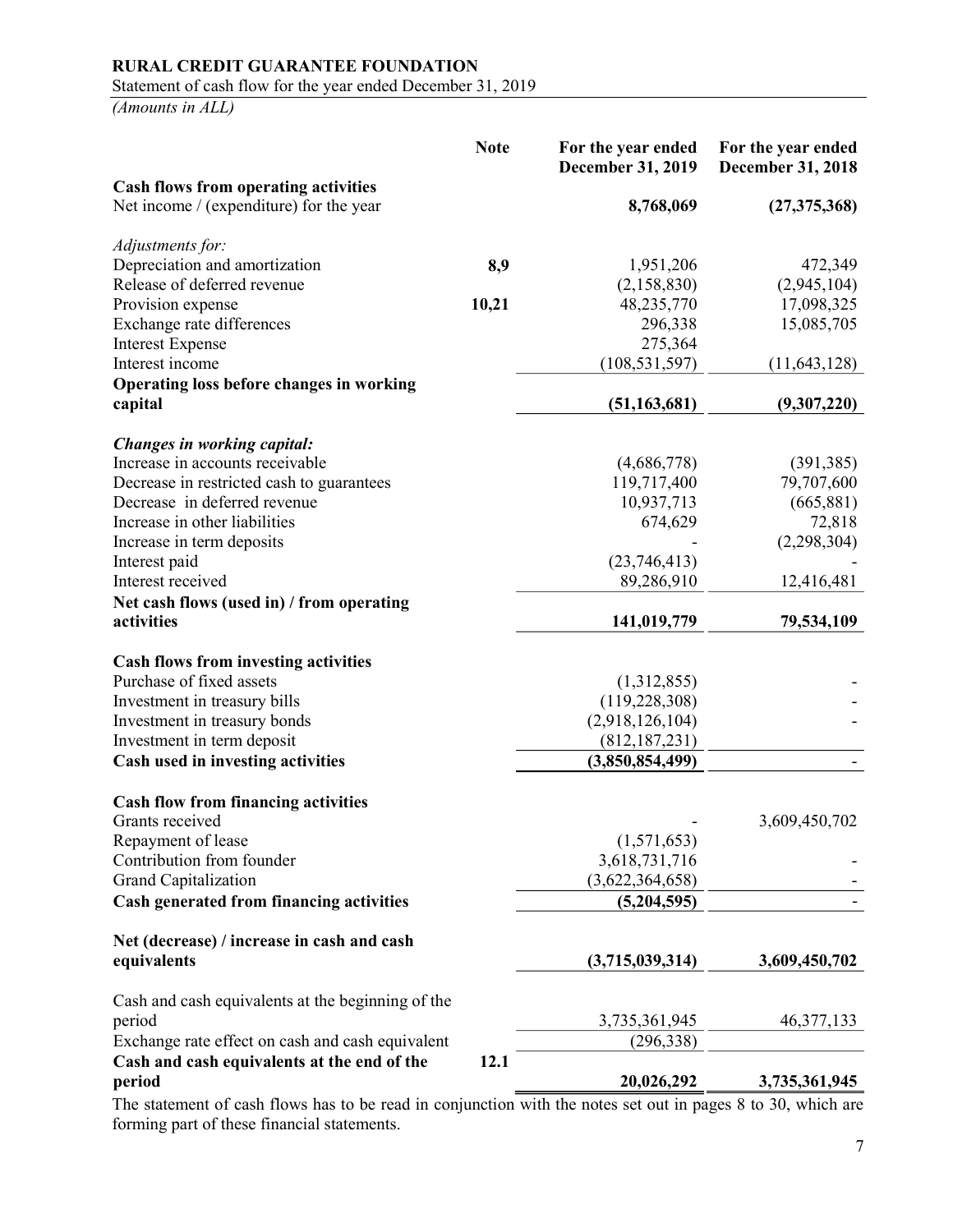# 1. INTRODUCTION

Rural Credit Guarantee Foundation (the "Foundation") is a non-governmental nonprofit organization, established by GFA Consulting Group GMBH, a German based Foundation, as the implementer of the grant fund. The Foundation was registered with the registration number L52004452B, at the Judicial District Court of Tirana on July 8, 2015.

Rural Credit Guarantee Foundation was established pursuant to the provisions of Law No. 7850 dated June 29, 1994 "On the Civil Code of the Republic of Albania" and Law No. 8788 dated Jun 5, 2001 "On non-for-profit Organizations".

The objective of the Foundation is to encourage banks and non-bank financial institutions to provide financial services to micro, small and medium agro and rural businesses on a sustained basis to enable them to grow and become more competitive and to create new jobs. The Foundation collaborates with banks and non-bank financial institutions ("NBFI"s) to offer partial guarantees for loans extended to micro, small and medium businesses in the agro-sector specifically and in rural areas in general and to enhance their agro-finance credit technology, developing special agro-products and procedures.

The highest level of governance is the Board of Directors as follows: John P. Khoury – Chairman Bahrije Dibra – Member; and Lauresha Grezda – Member.

The Authorized Representative of the Foundation is the Executive Director, Mr. Bajram Korsita.

On December 31, 2019, the Foundation had 3 employees (December 31, 2018: 3).

## 2. BASIS OF PREPARATION OF THE FINANCIAL STATEMENTS

### 2.1 Basis of preparation

The annual financial statements have been prepared in accordance with International Financial Reporting Standards ("IFRSs") that were issued by the International Accounting Standards Board. This is the first set of the Company's annual financial statements in which IFRS 16 Leases has been applied. Changes to significant accounting policies are described in Note 6.

These financial statements are presented in Albanian ALL ("Lek"), which is the Foundation's functional and presentation currency.

## 2.2 Adoption of new and revised standards

### Standards and Interpretations effective in the current year

The following new standard and amendments to the existing standards issued by the International Accounting Standards Board (IASB) are effective for the current reporting year:

- IFRS 16 "Leases" (effective for annual periods beginning on or after 1 January 2019),
- Amendments to IFRS 9 "Financial Instruments" Prepayment Features with Negative Compensation (effective for annual periods beginning on or after 1 January 2019),
- Amendments to IAS 19 "Employee Benefits" Plan Amendment, Curtailment or Settlement (effective for annual periods beginning on or after 1 January 2019),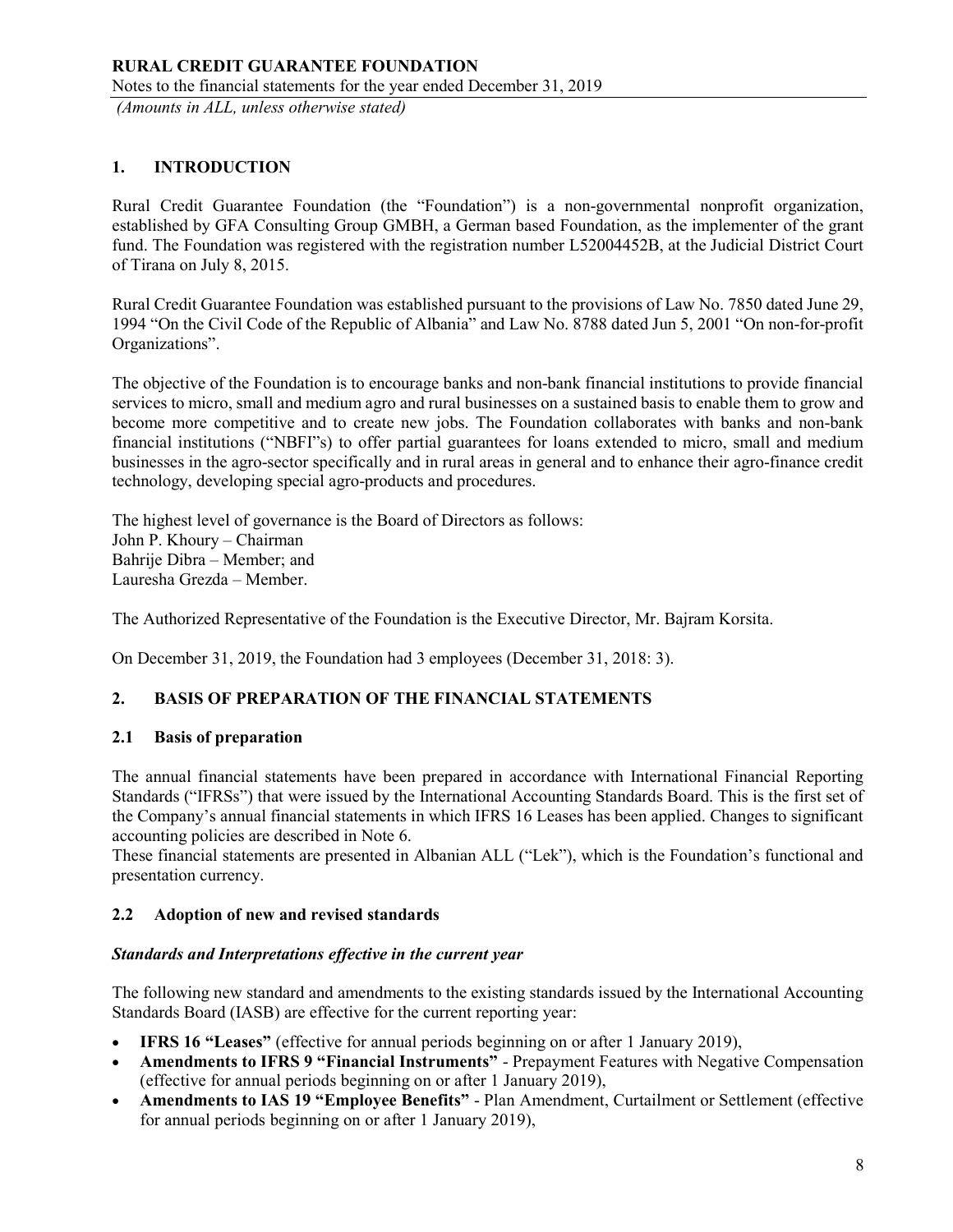## 2. BASIS OF PREPARATION OF THE FINANCIAL STATEMENTS (CONTINUED)

## 2.2 Adoption of new and revised standards (continued)

### Standards and Interpretations effective in the current year (continued)

- Amendments to IAS 28 "Investments in Associates and Joint Ventures" Long-term Interests in Associates and Joint Ventures (effective for annual periods beginning on or after 1 January 2019),
- Amendments to various standards due to "Improvements to IFRSs (cycle 2015-2017)" resulting from the annual improvement project of IFRS (IFRS 3, IFRS 11, IAS 12 and IAS 23) primarily with a view to removing inconsistencies and clarifying wording (effective for annual periods beginning on or after 1 January 2019),
- IFRIC 23 "Uncertainty over Income Tax Treatments" (effective for annual periods beginning on or after 1 January 2019).

The adoption of these new standards, amendments to the existing standards and interpretation has not led to any material changes in the Foundation's financial statements.

## 2.3 Standards and Interpretations in issue, not yet adopted

At the date of authorization of these financial statements, the following new standards, amendments to existing standards and new interpretation were in issue, but not yet effective:

- IFRS 17 "Insurance Contracts" (effective for annual periods beginning on or after 1 January 2021),
- Amendments to IFRS 3 "Business Combinations" Definition of a Business (effective for business combinations for which the acquisition date is on or after the beginning of the first annual reporting period beginning on or after 1 January 2020 and to asset acquisitions that occur on or after the beginning of that period).
- Amendments to IFRS 9 "Financial Instruments", IAS 39 "Financial Instruments: Recognition and Measurement" and IFRS 7 "Financial Instruments: Disclosures" - Interest Rate Benchmark Reform (effective for annual periods beginning on or after 1 January 2020),
- Amendments to IAS 1 "Presentation of Financial Statements" and IAS 8 "Accounting Policies, Changes in Accounting Estimates and Errors" - Definition of Material (effective for annual periods beginning on or after 1 January 2020),
- Amendments to References to the Conceptual Framework in IFRS Standards (effective for annual periods beginning on or after 1 January 2020).

The Foundation has elected not to adopt these new standards, amendments to existing standards and new interpretation in advance of their effective dates.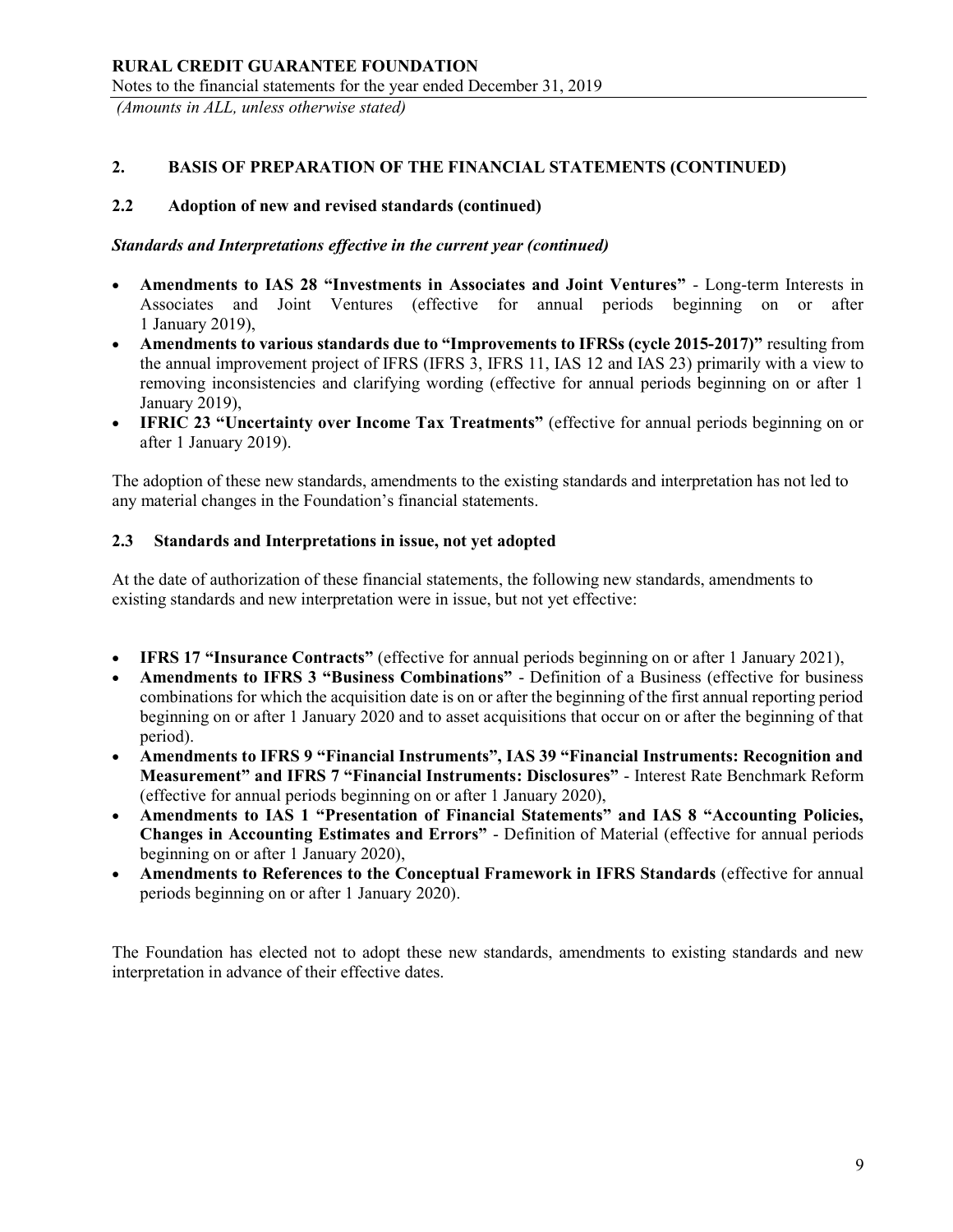# 3. USE OF ESTIMATES AND JUDGMENTS

The preparation of the financial statements in accordance with IFRS requires for the management body to make judgements, estimates, and assumptions that affect the application of accounting policies and the reported amounts of assets, liabilities, income and expenses. Actual results may differ from these estimates.

Estimates and underlying assumptions are reviewed on an ongoing basis. Revisions to the accounting estimates are recognised in the period in which the estimates are revised and in any future periods affected. Information about significant areas of estimation uncertainty and critical judgements in applying accounting policies that have the most significant effect on the amounts recognised in the financial statements are included in Notes 6.

### Sensitive analysis

Management has considered a standard scenario that include increase or decrease of 10% in the probability of default (PD) and expected credit loss (ECL). The sensitivity analyse of Foundation' possible losses as a result of increase or decrease of credit loss indicators is presented in the table below:

|                                                              | PD and ECL |             |
|--------------------------------------------------------------|------------|-------------|
|                                                              | $+10\%$    | $-10\%$     |
| Impairment As at December 31, 2019 for financial assets      | 2,047,665  | (2,047,665) |
| Impairment As at December 31, 2019 for financial liabilities | 5,683,674  | (5,683,674) |
|                                                              | PD and ECL |             |
|                                                              | $+10\%$    | $-10\%$     |
| Impairment As at December 31, 2018 for financial assets      |            |             |
| Impairment As at December 31, 2018 for financial liabilities | 4,151,973  | (4,151,973) |

## 4. GOING CONCERN

Financial Statements of the Foundation have been prepared based on the going concern principle, which is the assumption that the Foundation will remain in business for the foreseeable future based on its objectives for issuance of financial guarantees. Based on the approved budget, the Foundation plans to increase its operational activity and positive results is foreseen in the coming year.

As disclosed in Note 25 below, the rapid development of the Covid-19 virus and its social and economic impact in Albania and globally may result in assumptions and estimates requiring revisions which may lead to material adjustments to the carrying value of assets and liabilities within the next financial year. In particular management expects the assumptions and estimates used in determining the Impairment of Financial Assets and Financial Guarantees with their carrying value, might be affected. At this stage management is not able to reliably estimate the impact as events are unfolding day-by-day. The longer term impact may also affect issuance of the financial guarantees, investments in securities, cash flows and, sustainability of the Foundation. As at April 6, 2020 the Foundation's Board of Directors has approved a new product launched by the Foundation, for companies affected by the current crisis caused by Covid-19, which it intends to implement through a new window aiming to sustainably provide access to finance to MSME business activities impacted by this crisis and collateral enforced measures. The purpose is to contribute to the revival of the Albanian economy and generation or retention of employment in productive sectors through intermediation with financial instruments. The facility is a temporary one for both exciting and new clients, foreseen to be available up to the end of the year with the possibility of extension, should this be deemed necessary.

Nevertheless at the date of these financial statements the Rural Credit Guarantee Foundation continues to meet its obligations as they fall due and therefore continues to apply the going concern basis of preparation.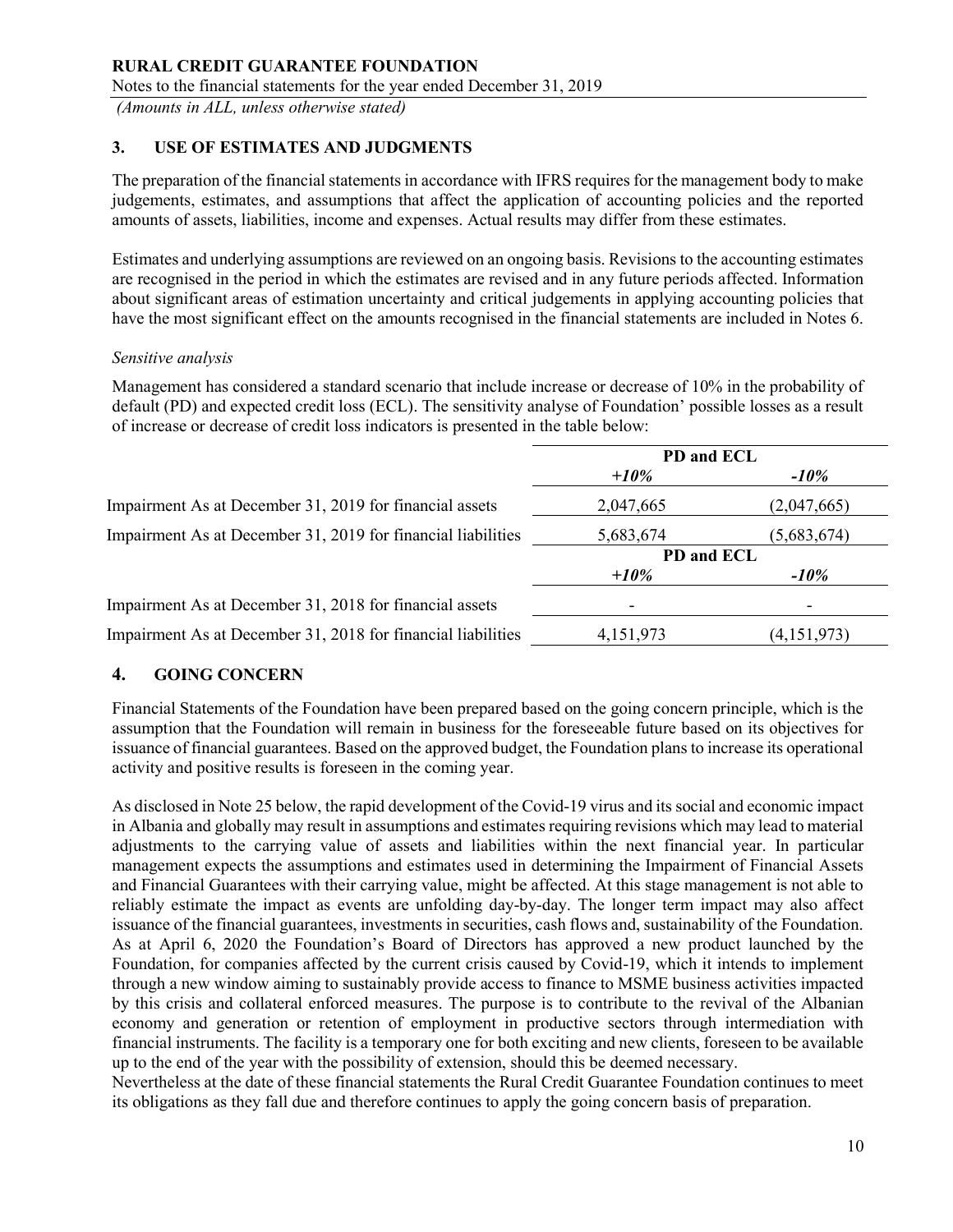# RURAL CREDIT GUARANTEE FOUNDATION Notes to the financial statements for the year ended December 31, 2019

(Amounts in ALL, unless otherwise stated)

# 5. SUMMARY OF SIGNIFICANT ACCOUNTING POLICIES

## 5.1 Changes in accounting policies

The Foundation initially applied IFRS 16 Leases from 1 January 2019. A number of other new standards are also effective from 1 January 2019 but they do not have a material effect on the Company's financial statements.

The Foundation applied IFRS 16 using the modified retrospective approach, under which the cumulative effect of initial application is recognized in retained earnings at 1 January 2019 when applicable. Accordingly, the comparative information presented for 2018 is not restated – i.e. it is presented, as previously reported, under IAS 17 and related interpretations. The details of the changes in accounting policies are disclosed below. Additionally, the disclosure requirements in IFRS 16 have not generally been applied to comparative information.

### a. Definition of a lease

Previously, the Foundation determined at contract inception whether an arrangement was or contained a lease under IFRIC 4 Determining whether an Arrangement contains a Lease. The Foundation now assesses whether a contract is or contains a lease based on the definition of a lease.

The Foundation applied IFRS 16 only to contracts that were previously identified as leases. Contracts that were not identified as leases under IAS 17 and IFRIC 4 were not reassessed for whether there is a lease under IFRS 16. Therefore, the definition of a lease under IFRS 16 was applied only to contracts entered into or changed on or after 1 January 2019.

### a. As a lessee

As a lessee, the Foundation leases its office premises. The Foundation previously classified leases as operating or finance leases based on its assessment of whether the lease transferred significantly all of the risks and rewards incidental to ownership of the underlying asset to the Company. Under IFRS 16, the Foundation recognises rightof-use assets and lease liabilities for most of these leases – i.e. these leases are on-balance sheet.

At commencement or on modification of a contract that contains a lease component, the Foundation allocates the consideration in the contract to each lease component on the basis of its relative stand-alone price.

However, for leases of property the Foundation has elected not to separate non-lease components and account for the lease and associated non-lease components as a single lease component.

There is no impact in retained funds due to transition to IFRS 16 since the lease agreement of its office premises is valid since June 1, 2019.

The Foundation recognised additional right-of-use assets and additional lease liabilities, recognising the difference in retained earnings. The impact on transition is summarised below.

| In ALL                                  | 1-Jun-19   |
|-----------------------------------------|------------|
| Right-of-use assets $-$ Office premises | 19,081,510 |
| Lease liabilities                       | 19,081,510 |

When measuring lease liabilities for leases that were classified as operating leases, the Foundation discounted lease payments using its incremental borrowing rate at 1 June 2019. The weighted average rate applied is 3%.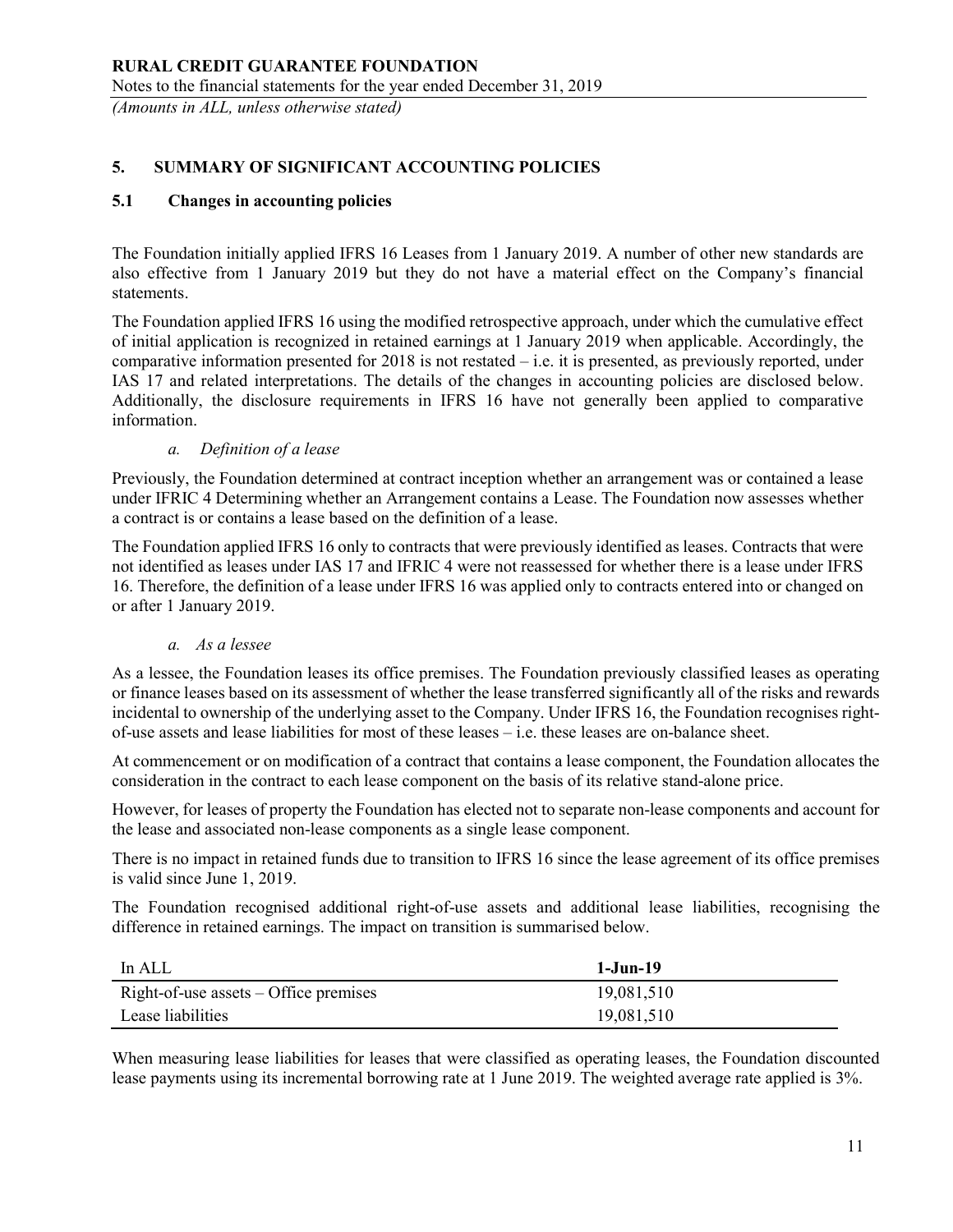# 5. SUMMARY OF SIGNIFICANT ACCOUNTING POLICIES (CONTINUED)

## 5.2 Foreign currency translation

Foreign currency transactions are translated into the functional currency using the exchange rates prevailing at the dates of the transactions. Foreign exchange gains and losses resulting from the settlement of such transactions and from the translation at year-end exchange rates of monetary assets and liabilities denominated in foreign currencies are recognized in the profit and loss. The exchange rates used for conversion of the statement of financial position items denominated in foreign currencies are as follows:

|         | <b>December 31, 2019</b> | <b>December 31, 2018</b> |
|---------|--------------------------|--------------------------|
| EUR/ALL | 121.77                   | 123.42                   |

## 5.3 Tangible assets

Tangible assets are stated at cost less accumulated depreciation and accumulated impairment losses. The gain or loss arising on the disposal or retirement of an item of tangible assets is determined as the difference between the sales proceeds and the carrying amount of the asset and is recognized in the income statement.

Subsequent expenditure is capitalized if future economic benefits will arise from the expenditure. All other expenditure, including repair and maintenance, is recognized in the income statement as incurred.

Depreciation commences when the assets are available for use. Depreciation is charged to the profit or loss on a reducing basis using the rates below:

| Category of assets            | 2019 | 2018 |
|-------------------------------|------|------|
| Furniture office and Fittings | 20%  | 20%  |
| Computers equipment           | 25%  | 25%  |
| Software                      | 25%  | 25%  |

### 5.4 Intangible assets

Intangible assets, which entirely consist of software, are stated at cost less accumulated amortization and accumulated impairment losses, if any. Amortization is charged using the reducing balance method. The amortization rate used for the intangible assets is 25%. The estimated useful life and amortization method are reviewed at the end of each annual reporting year, with the effect of any changes in estimate being accounted for on a prospective basis.

### 5.5 Financial assets and financial liabilities

### (i) Recognition

The Foundation initially recognizes financial receivables, deposits and investment accounts on the date at which they are originated. Regular way purchases and sales of financial assets are recognized on the trade date at which the Foundation commits to purchase or sell the asset. All other financial assets and liabilities are initially recognized on the trade date at which the Foundation becomes a party to the contractual provisions of the instrument. A financial asset or financial liability is measured initially at fair value plus, for an item not at fair value through profit or loss, transaction costs that are directly attributable to its acquisition or issue.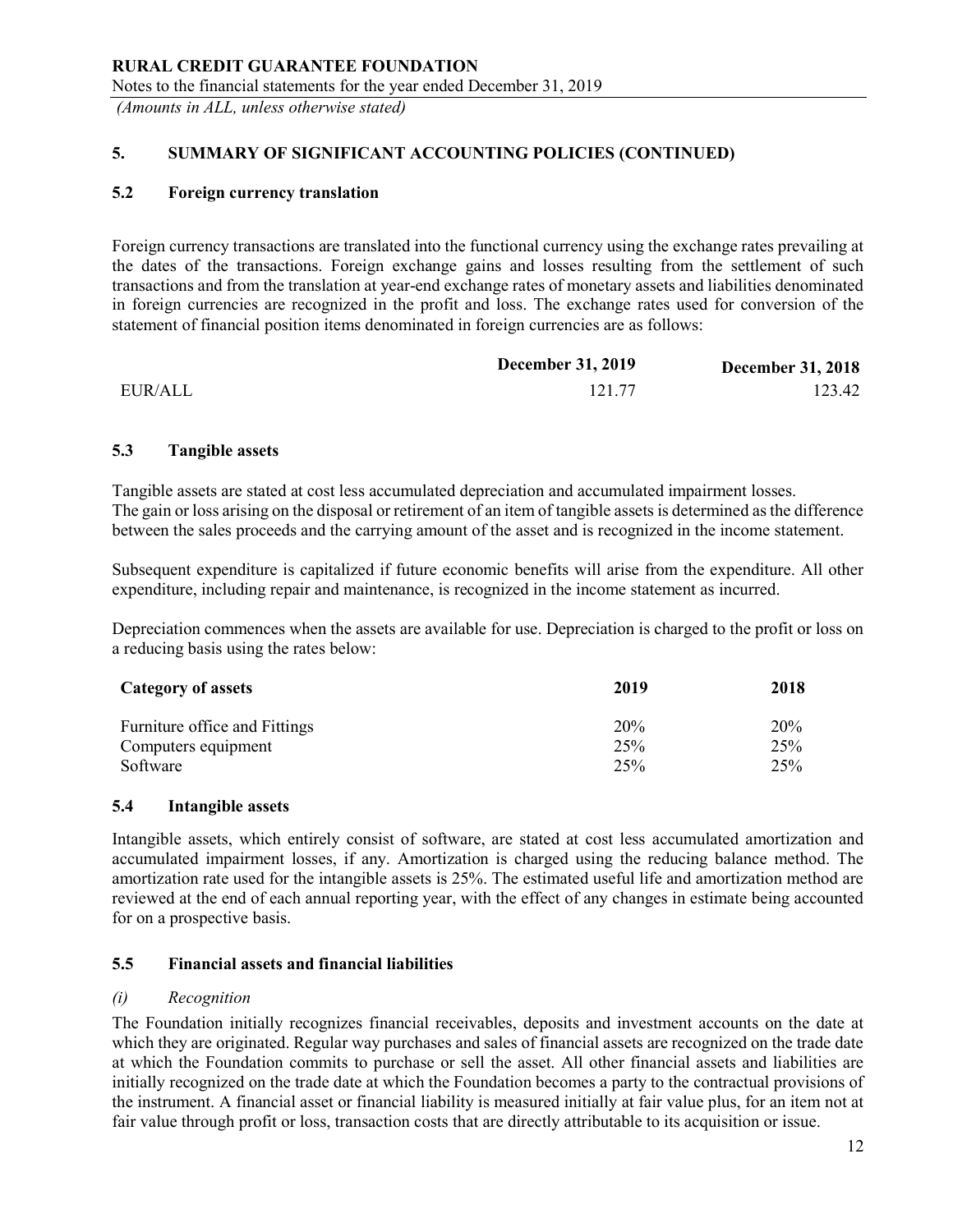## RURAL CREDIT GUARANTEE FOUNDATION Notes to the financial statements for the year ended December 31, 2019

(Amounts in ALL, unless otherwise stated)

# 5. SUMMARY OF SIGNIFICANT ACCOUNTING POLICIES (CONTINUED)

## 5.5 Financial assets and financial liabilities (continued)

## (ii) Classification

See accounting policies 3.5; 3.6; 3.8 and 3.9.

## (iii) Derecognition

The Foundation derecognizes a financial asset when the contractual rights to the cash flows from the financial asset expire, or when it transfers the financial asset in a transaction in which substantially all the risks and rewards of ownership of the financial asset are transferred or in which the Foundation neither transfers nor retains substantially all the risks and rewards of ownership and it does not retain control of the financial asset.

Any interest in transferred financial assets that qualify for de-recognition that is created or retained by the Foundation is recognized as a separate asset or liability in the statement of financial position.

On derecognition of a financial asset, the difference between the carrying amount of the asset (or the carrying amount allocated to the portion of the asset transferred), and the sum of the consideration received and any cumulative gain or loss that had been recognized in other comprehensive income is recognized in profit or loss.

The Foundation may enter into transactions whereby it transfers assets recognized on its statement of financial position, but retains either all or substantially all of the risks and rewards of the transferred assets or a portion of them. If all or substantially all risks and rewards are retained, then the transferred assets are not derecognized. Transfers of assets with retention of all or substantially all risks and rewards include, for example repurchase transactions.

In transactions in which the Foundation neither retains nor transfers substantially all the risks and rewards of ownership of a financial asset and it retains control over the asset, the Foundation continues to recognize the asset to the extent of its continuing involvement, determined by the extent to which it is exposed to changes in the value of the transferred asset.

The Foundation derecognizes a financial liability when its contractual obligations are discharged or cancelled or expire.

## (iv) Offsetting

Financial assets and liabilities are offset and the net amount presented in the statement of financial position when, and only when, the Foundation has a legal right to set off the recognized amounts and it intends either to settle on a net basis or to realize the asset and settle the liability simultaneously.

Income and expenses are presented on a net basis only when permitted under IFRSs, or for gains and losses arising from a group of similar transactions such as in the Foundation's trading activity.

### (v) Amortized cost measurement

The amortized cost of a financial asset or liability is the amount at which the financial asset or liability is measured at initial recognition, minus principal repayments, plus or minus the cumulative amortization using the effective interest rate method of any difference between the initial amount recognized and the maturity amount, minus any reduction for impairment.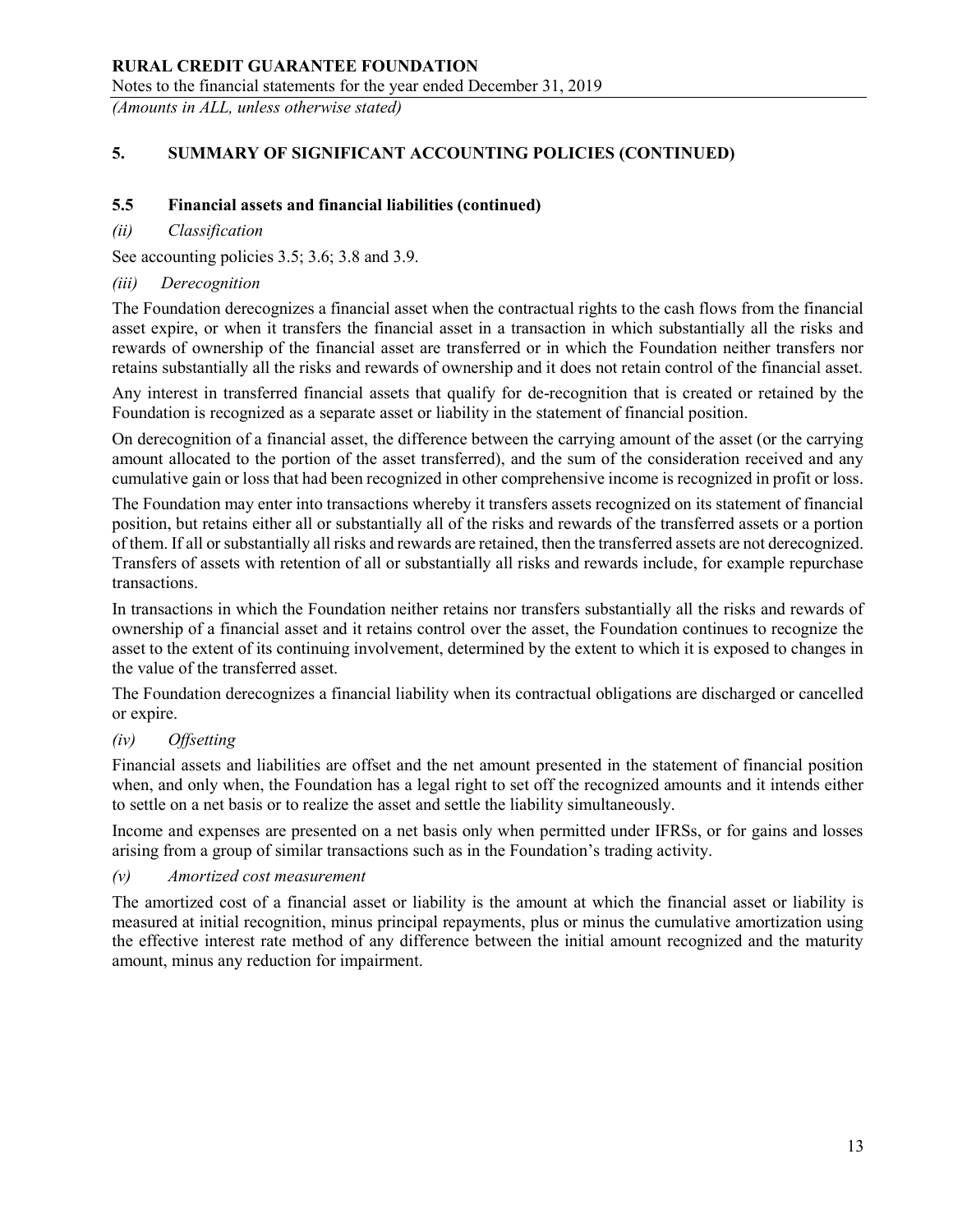Notes to the financial statements for the year ended December 31, 2019

(Amounts in ALL, unless otherwise stated)

# 5. SUMMARY OF SIGNIFICANT ACCOUNTING POLICIES (CONTINUED)

## 5.5 Financial assets and financial liabilities (continued)

### (vi) Fair value measurement

'Fair value' is the price that would be received to sell an asset or paid to transfer a liability in an orderly transaction between market participants at the measurement date in the principal or, in its absence, the most advantageous market to which the Foundation has access at that date. The fair value of a liability reflects its non-performance risk.

When available, the Foundation measures the fair value of an instrument using the quoted price in an active market for that instrument. A market is regarded as active if transactions for the asset or liability take place with sufficient frequency and volume to provide pricing information on an ongoing basis. If there is no quoted price in an active market, then the Foundation uses valuation techniques that maximize the use of relevant observable inputs and minimize the use of unobservable inputs. The chosen valuation technique incorporates all of the factors that market participants would take into account in pricing a transaction.

The best evidence of the fair value of a financial instrument at initial recognition is normally the transaction price – i.e. the fair value of the consideration given or received.

If the Foundation determines that the fair value at initial recognition differs from the transaction price and the fair value is evidenced neither by a quoted price in an active market for an identical asset or liability nor based on a valuation technique that uses only data from observable markets, then the financial instrument is initially measured at fair value, adjusted to defer the difference between the fair value at initial recognition and the transaction price. Subsequently, that difference is recognized in profit or loss on an appropriate basis over the life of the instrument but no later than when the valuation is wholly supported by observable market data or the transaction is closed out.

If an asset or a liability measured at fair value has a bid price and an ask price, then the Foundation measures assets and long positions at a bid price and liabilities and short positions at an ask price.

The fair value of a demand deposit is not less than the amount payable on demand, discounted from the first date on which the amount could be required to be paid.

### (vii) Identification and measurement of impairment

Assets that are subject to depreciation are reviewed for impairment whenever events or changes in circumstances indicate that the carrying amount may not be recoverable. An impairment loss is recognized for the amount by which the asset's carrying amount exceeds its recoverable amount. The recoverable amount is the higher of an asset's fair value less costs to sell and value in use. There was no impairment of non-financial assets during the year ended December 31, 2018.

### 5.6 Cash and cash equivalents

Cash and cash equivalents include cash in hand and balance with Foundations.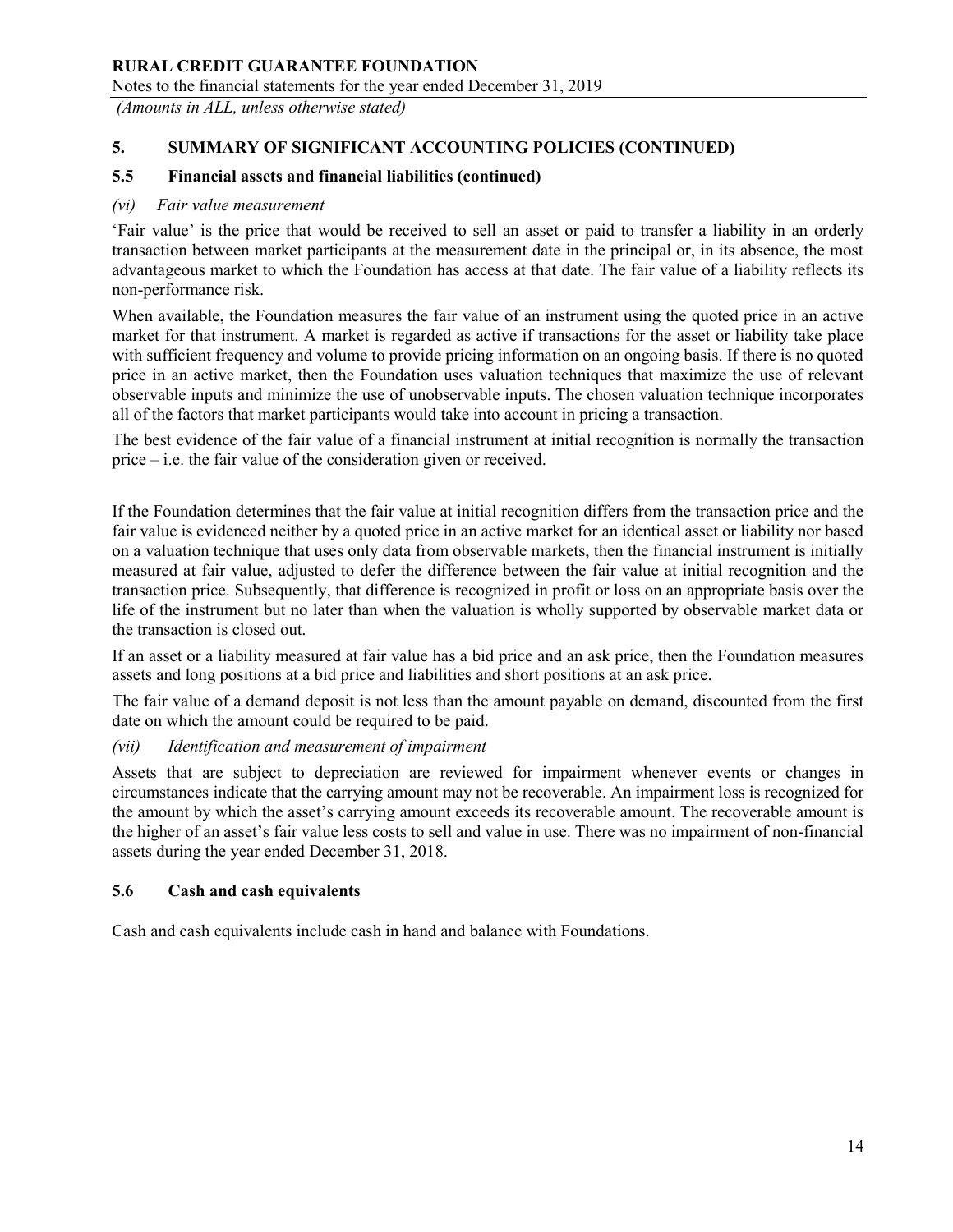## RURAL CREDIT GUARANTEE FOUNDATION Notes to the financial statements for the year ended December 31, 2019

(Amounts in ALL, unless otherwise stated)

# 5. SUMMARY OF SIGNIFICANT ACCOUNTING POLICIES (CONTINUED)

## 5.7 Investments held to collect contractual cash flows

Investment securities are initially measured at fair value plus, in case of investment securities not at fair value through profit or loss, adding incremental direct transaction costs. Foundation's financial assets are classified as held to collect because considering their business model they are hold in order to collect contractual cash flows; and the contractual terms of the financial asset give rise on specified dates to cash flows that are solely payments of principal and interest on the principal amount outstanding.

## 5.8 Fund Balance

Fund Balance consists of the fair value of monetary considerations contributed by the founder.

## 5.9 Deferred revenues

Deferred revenues represents grants received from GFA, Ministry of Agriculture and KFW. They are initially recorded as deferred revenues.

The grant is recognized as income over the period necessary to match them with the related costs, for which they are intended to compensate, on a systematic basis.

## 5.10 Accounts and other payables

Accounts and other payables are initially recognized at fair value and subsequently at their amortized cost, using the effective interest method.

### 5.11 Financial guarantee contracts

Financial guarantee contracts are contracts that require the issuer to make payments to reimburse the holder for a loss it incurs because a specified debtor fails to make payments when due, in accordance with the term of a debt instrument. Such financial guarantees are given to banks and NFBI's on behalf of micro, small and medium businesses in the agro-sector.

Financial guarantee contracts are initially measured at fair value and subsequently measured at the higher of:

- the amount of the loss allowance (calculated in accordance with IFRS 9 requirements on expected credit loss model); and
- the amount initially recognised less, when appropriate, the cumulative amount of income recognised in accordance with the principles of IFRS 15

## 5.12 Provision for guarantees

The Foundation provides guarantees for customers through banking institutions on 50/50 risk sharing basis and with maximum ceiling EUR 500,000 or equivalent in ALL 60,885,000 and guarantees the commercial borrowings of micro financing institutions from local banks under separate guarantees. A provision on financial guarantee contracts is recognized when a specified debtor fails to make payments when due, in accordance with the term of a debt instrument.

The Foundation assesses on a forward-looking basis the expected credit loss associated with the exposure arising from financial guarantee contracts. The Foundation recognizes a loss allowance for such losses at each reporting date.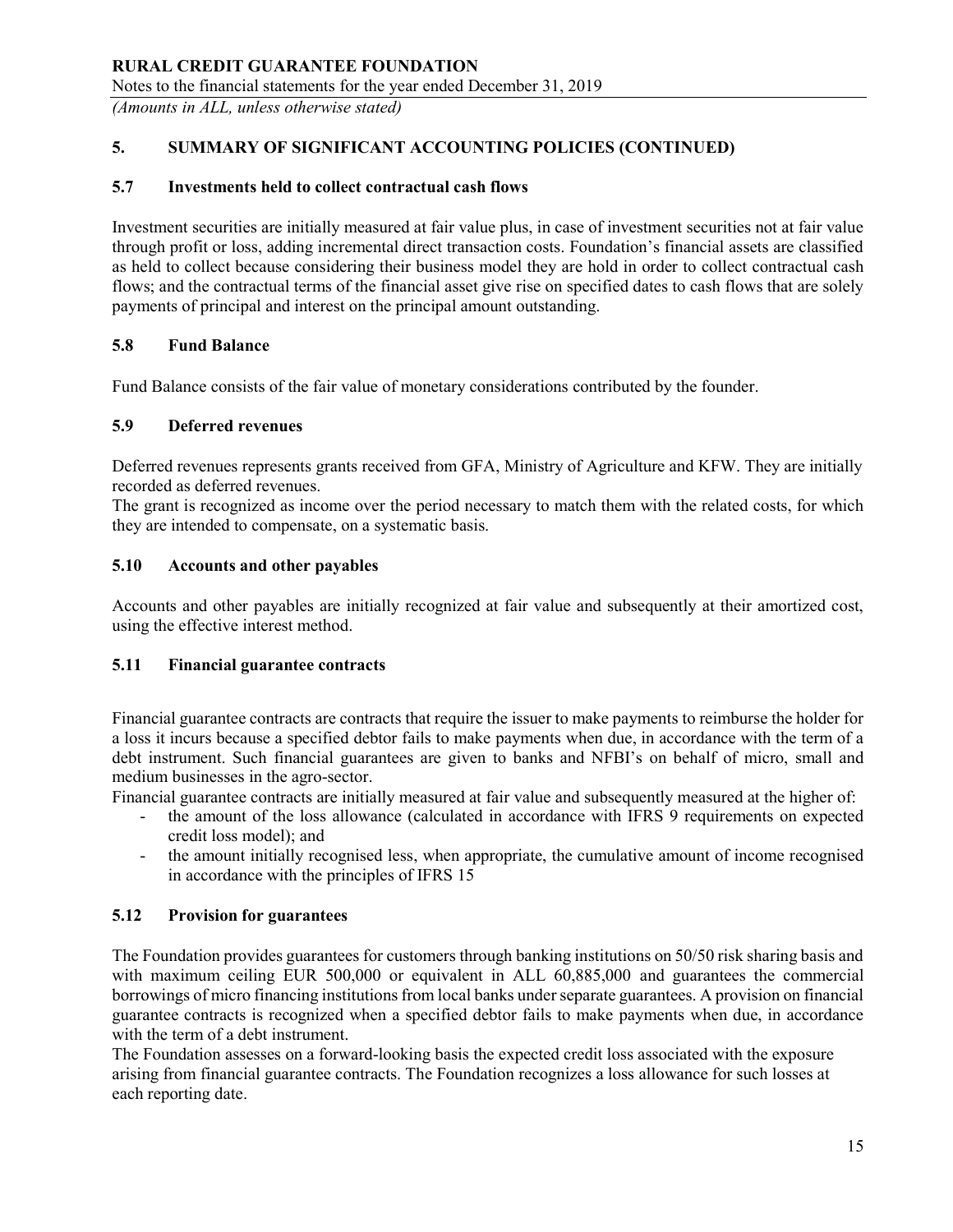## RURAL CREDIT GUARANTEE FOUNDATION Notes to the financial statements for the year ended December 31, 2019

(Amounts in ALL, unless otherwise stated)

# 5. SUMMARY OF SIGNIFICANT ACCOUNTING POLICIES (CONTINUED)

## 5.13 Grants income

A grant is recognized in the statement of financial position initially as deferred income when there is reasonable assurance that it will be received and that the Foundation will comply with the conditions attached to it. Grants that compensate the Foundation for expenses incurred are recognized as revenue in the profit and loss on a systematic basis in the same periods in which the expenses are incurred. Grants that compensate the Foundation for the cost of an asset are recognized in the profit and loss as revenue on a systematic basis over the useful life of the asset.

Management estimates that grants received are related to operational cost of the Foundation and did not cover provision and foreign exchange effect.

# 5.14 Income from loan upfront fee

Upfront fee of loans is recognized as revenues on a time proportion basis over the commitment period. The exemption may be only in a case of a specific lending arrangement will be entered into.

## 5.15 Interest income from loan guarantees

The income from loan guarantees interest is recognized on time proportion basis that takes into account the effective interest rate method.

### 5.16 Operating expenses

Operating expenses are recognized in the profit or loss upon utilization of the service.

### 5.17 Employee Benefits

Obligations for contributions to defined contribution pension plans are recognized as an expense in the Statement of profit or loss and other comprehensive income when they are due. The Foundation makes only compulsory social security contributions that provide pension benefits for employees upon retirement. The local authorities are responsible for providing the legally set minimum threshold for pensions in Albania under a defined contribution pension plan.

On January 12, 2018, the Foundation signed an agreement with Sigal Uniqa Group Austria related with the membership in the voluntary pension fund, where the Foundation contributes together with its employees for voluntary social contributions. On November 1, 2019, the Foundation signed a contract with Sigal Uniqa Group Austria for Private Health Insurance for the employees, where the Foundation pays an annual insurance premium. The Private Health Insurance policy reimburses the medical expenses under a special list of benefits and an annual maximum limit with the coverage zone: private hospitals in Albania and Europe.

### 5.18 Income tax expense

Rural Credit Guarantee Foundation was found as a non-profit organization and therefore, under the prevailing provisions of Albania on non- profit organization, it is exempt from tax on profit. However, the Foundation will pay income tax on its investments earnings but not on operational income.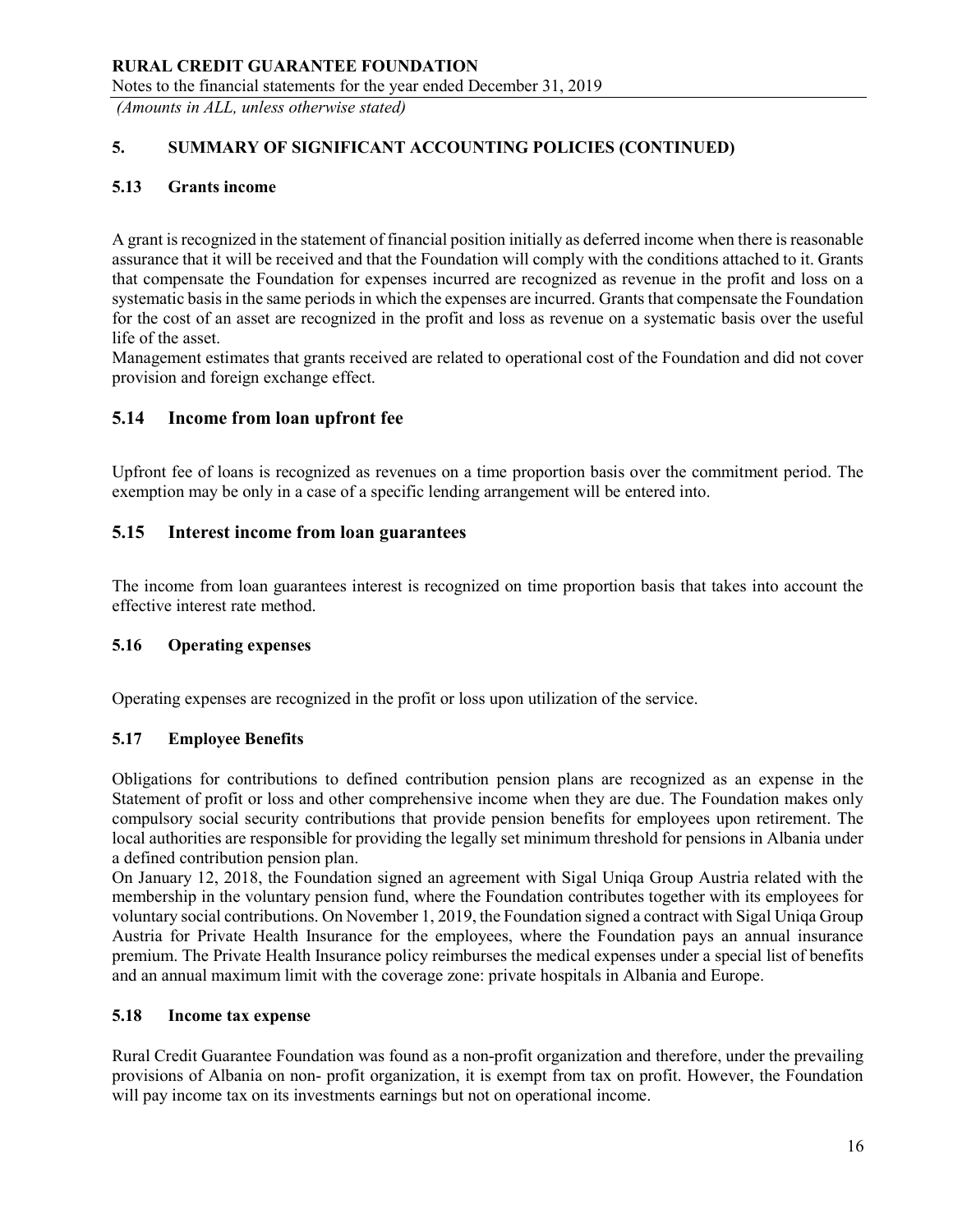# 6. FINANCIAL RISK MANAGEMENT

# 6.1 Credit risk

Credit risk is the risk of financial loss to the Foundation if a customer or counterparty to financial instruments fails to meet its contractual obligations, and arises principally from the Foundation's deposits with banks and cash and cash equivalents.

The credit risk for cash and cash equivalents is considered negligible, since the counterparties are reputable Foundations.

The Foundation's maximum exposure to credit risk is represented by the carrying amount of each financial asset in the statement of financial position, as stated in the following table (amounts in ALL):

| Classes of financial assets-carrying amounts:      | As at<br><b>December 31, 2019</b> | As at<br><b>December 31, 2018</b> |
|----------------------------------------------------|-----------------------------------|-----------------------------------|
| Cash on hand and at banks                          | 20,026,292                        | 3,855,079,345                     |
| Term deposits $- BKT$                              | 793,534,613                       |                                   |
| Term deposits – Fibank                             | 60,885,000                        |                                   |
| Term deposit - Union Bank                          | 60,885,000                        |                                   |
| Term deposit – Credins Bank                        |                                   | 100,000,000                       |
| Investments held to collect contractual cash flows | 3,270,634,502                     | 209,258,314                       |
| <b>Total</b>                                       | 4,205,965,407                     | 4, 167, 576, 563                  |

The table below presents credit risk exposure by counterparty (country) and related delinquency or impairment, if any:

| Investment held to collect contractual cash flows                     | <b>Government</b> of<br><b>Albania</b> | <b>Total</b>  |
|-----------------------------------------------------------------------|----------------------------------------|---------------|
| As of December 31, 2019                                               |                                        |               |
| Neither past due nor impaired                                         |                                        |               |
| Not past due but impaired as per requirements of IFRS 9               | 3,270,634,502                          | 3,270,634,502 |
| Impairment                                                            | (19,764,063)                           | (19,764,063)  |
| <b>Total</b>                                                          | 3,250,870,439                          | 3,250,870,439 |
|                                                                       |                                        |               |
| As of December 31, 2018                                               |                                        |               |
| Neither past due nor impaired                                         |                                        |               |
| Not past due but impaired as per requirements of IFRS 9<br>Impairment | 209,258,314                            | 209,258,314   |
| <b>Total</b>                                                          | 209,258,314                            | 209,258,314   |
|                                                                       |                                        |               |
| <b>Cash and Cash equivalents</b>                                      | <b>Second Tier Banks</b>               | <b>Total</b>  |
| As of December 31, 2019                                               |                                        |               |
| Neither past due nor impaired                                         | 20,026,292                             | 20,026,292    |
| Not past due but impaired as per requirements of IFRS 9               |                                        |               |
| <b>Total</b>                                                          | 20,026,292                             | 20,026,292    |
|                                                                       |                                        |               |
| As of December 31, 2018                                               |                                        |               |
| Neither past due nor impaired                                         | 3,855,079,345                          | 3,855,079,345 |
| Not past due but impaired as per requirements of IFRS 9               |                                        |               |
| <b>Total</b>                                                          | 3,855,079,345                          | 3,855,079,345 |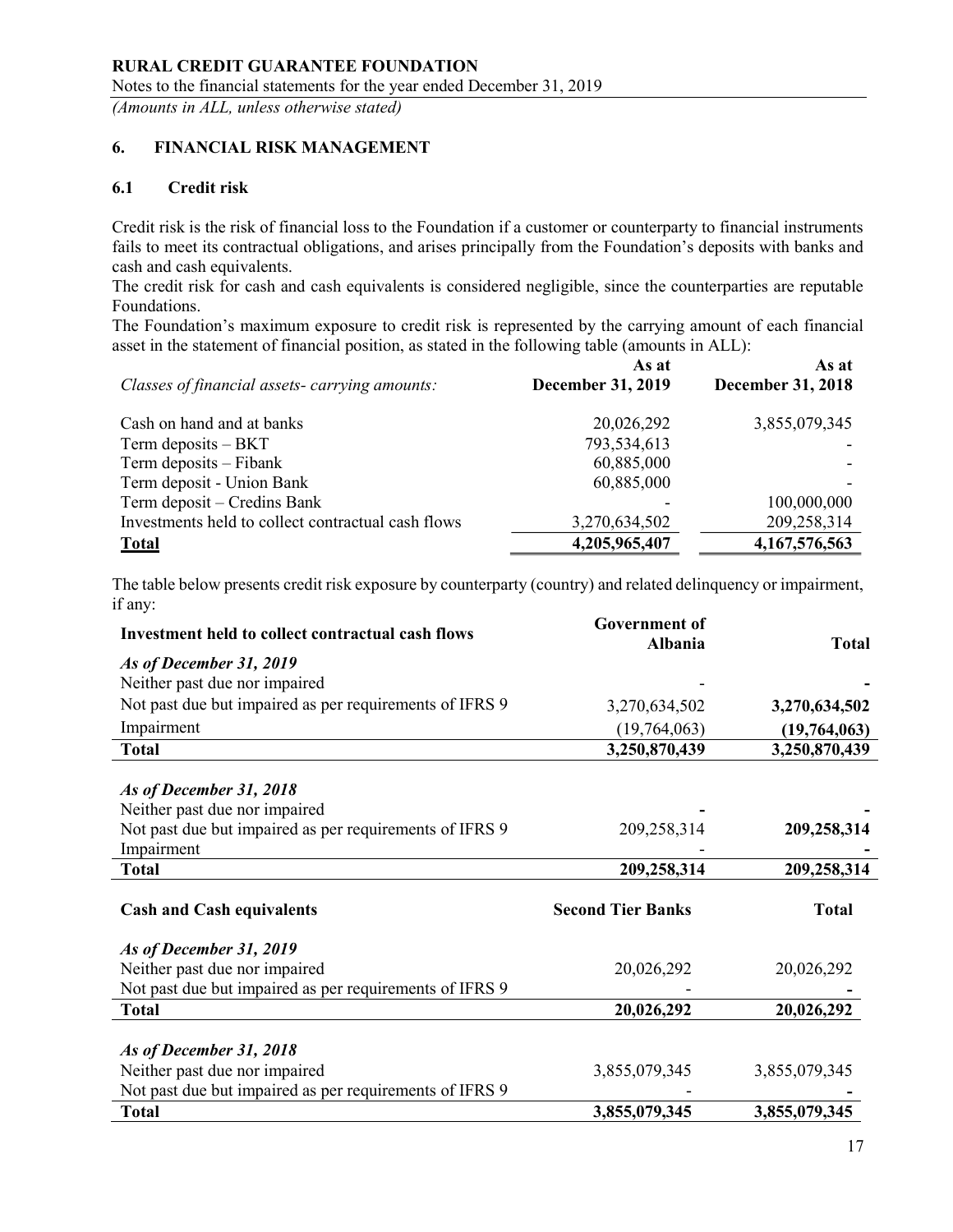Notes to the financial statements for the year ended December 31, 2019

(Amounts in ALL, unless otherwise stated)

# 6 FINANCIAL RISK MANAGEMENT (CONTINUED)

# 6.1 Credit risk (continued)

| <b>Term Deposits</b>                                    | <b>Second Tier Banks</b> | <b>Total</b> |
|---------------------------------------------------------|--------------------------|--------------|
| As of December 31, 2019                                 |                          |              |
| Neither past due nor impaired                           | 915,304,613              | 915,304,613  |
| Not past due but impaired as per requirements of IFRS 9 |                          |              |
| <b>Total</b>                                            | 915,304,613              | 915,304,613  |
| As of December 31, 2018                                 |                          |              |
| Neither past due nor impaired                           | 100,000,000              | 100,000,000  |
| Not past due but impaired as per requirements of IFRS 9 |                          |              |
| <b>Total</b>                                            | 100,000,000              | 100,000,000  |

The Foundation uses credit ratings published from international ratings agencies for assessment of probabilities of default of financial assets and liabilities as detailed below:

| Rating according to Moody's for<br>2019 | <b>Institution</b>       | <b>Probability of default</b> |
|-----------------------------------------|--------------------------|-------------------------------|
| $B+$                                    | Government of Albania    | $1.06\%$                      |
| $B+$                                    | Bank of Albania          | $1.06\%$                      |
| No rating published                     | Credins Bank             |                               |
| No rating published                     | National Commercial Bank |                               |

| Rating according to Moddy's<br>2018 | <b>Institution</b>       | <b>Probability of default</b> |
|-------------------------------------|--------------------------|-------------------------------|
| $B+$                                | Government of Albania    | $0.69\%$                      |
| $B+$                                | Bank of Albania          | 0.69%                         |
| No rating published                 | Credins Bank             |                               |
| No rating published                 | National Commercial Bank |                               |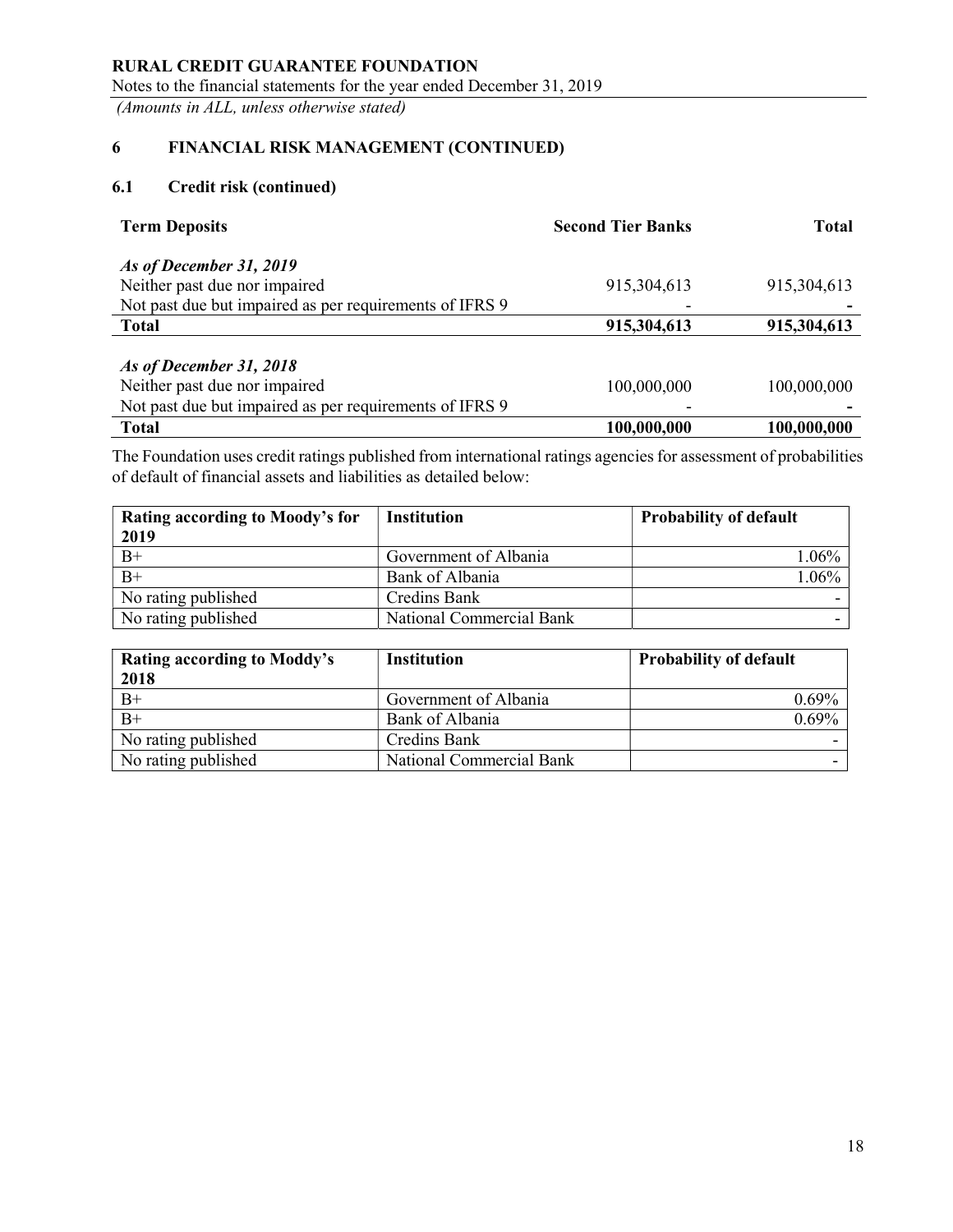# 6 FINANCIAL RISK MANAGEMENT (CONTINUED)

## 6.2 Liquidity risk

Prudent liquidity risk management implies maintaining sufficient cash and availability of funds necessary to meet the Foundation's obligations when they come due.

The following tables present the contractual cash flows of financial liabilities and financial assets of the Foundation based on the maturity as at December 31, 2019 and December 31, 2018.

| <b>December 31, 2019</b>     | Carrying<br><b>Amounts</b> | Up to $3$<br>months | 3-12 months        | $1-10$ years  |
|------------------------------|----------------------------|---------------------|--------------------|---------------|
| <b>Financial assets</b>      |                            |                     |                    |               |
| Cash and cash equivalents    | 20,026,292                 | 20,026,292          |                    |               |
| Short Term Deposit           | 915,426,135                | 915,426,135         |                    |               |
| Accounts receivable          | 6,175,148                  | 6,175,148           |                    |               |
| Investments held to collect  |                            |                     |                    |               |
| contractual cash flows       | 3,270,634,502              |                     | 225, 347, 672      | 3,045,286,830 |
|                              | 4,212,262,077              | 941,627,575         | 225,347,672        | 3,045,286,830 |
| <b>Financial liabilities</b> |                            |                     |                    |               |
| Other liabilities            | 1,206,860                  | 1,206,860           |                    |               |
| Lease Liability              | 17,409,857                 |                     | 2,282,272          | 15,227,585    |
| Contingent liabilities       | 1,421,014,125              |                     | 1,421,014,125      |               |
|                              | 1,439,630,842              | 1,206,860           | 1,423,296,397      | 15,227,585    |
|                              |                            |                     |                    |               |
| Liquidity gap                | 2,772,631,235              | 940,420,715         | (1, 197, 948, 725) | 3,030,059,245 |

Liquidity requirements to support calls under financial guarantees are considerably less than the amount of the commitment disclosed in the above maturity analysis, because the Foundation does not generally expect the third party to draw funds under the agreement. The total outstanding contractual amount of commitments to utilize financial guarantees as included in the above maturity table from 3 to 12 months does not necessarily represent future cash requirements, since many of these commitments will expire or terminate without being funded.

### December 31, 2018

|                              | Carrying<br><b>Amounts</b> | Up to $3$<br>months | 3-12 months | $1-10$ years |
|------------------------------|----------------------------|---------------------|-------------|--------------|
| <b>Financial assets</b>      |                            |                     |             |              |
| Cash and cash equivalents    | 3,855,079,345              | 3,735,361,945       | 119,717,400 |              |
| Deposit                      | 103,238,904                |                     |             | 103,238,904  |
| Accounts receivable          | 1,488,371                  | 1,488,372           |             |              |
| Investments held to collect  |                            |                     |             |              |
| contractual cash flows       | 209,258,314                |                     |             | 209,258,314  |
|                              | 4,169,064,934              | 3,736,850,317       | 119,717,400 | 312,497,218  |
| <b>Financial liabilities</b> |                            |                     |             |              |
| Other liabilities            | 532,231                    | 532,231             |             |              |
| Contingent liabilities       | 459,618,055                |                     | 459,618,055 |              |
|                              | 460,150,286                | 532,231             | 459,618,055 |              |
|                              |                            |                     |             |              |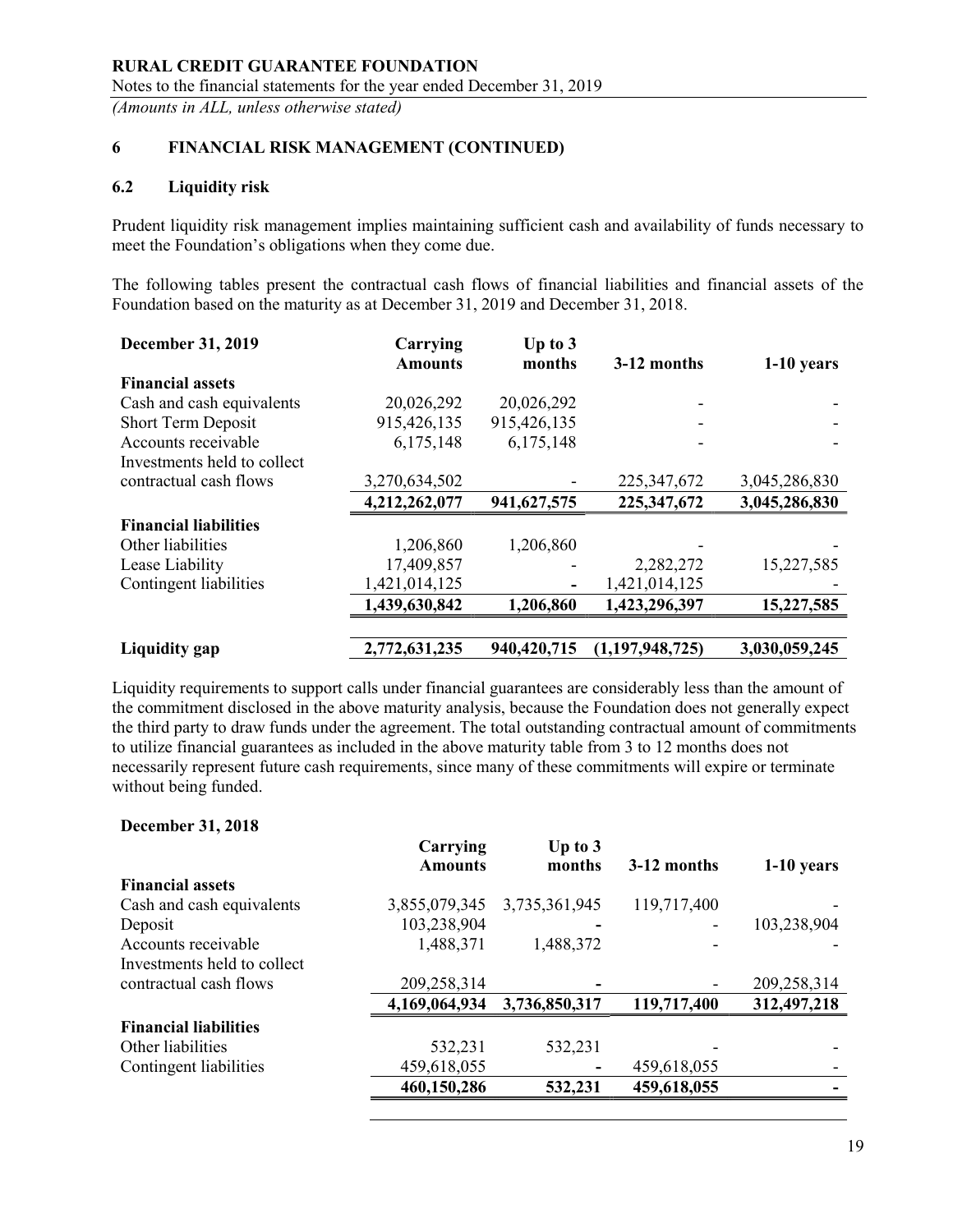Notes to the financial statements for the year ended December 31, 2019

(Amounts in ALL, unless otherwise stated)

#### Liquidity gap 3,708,914,648 3,736,318,086 (339,900,655) 312,497,218 7 PROPERTY AND EQUIPMENT Property and equipment as at December 31, 2018 and December 31, 2019 is composed as follows: Furniture **Computers**

|                         | office and<br><b>Fittings</b> | Computers<br>equipment | <b>Total</b> |
|-------------------------|-------------------------------|------------------------|--------------|
| Cost                    |                               |                        |              |
| As at January 1, 2018   | 629,538                       | 700,078                | 1,329,616    |
| Additions               | -                             |                        |              |
| As at December 31, 2018 | 629,538                       | 700,078                | 1,329,616    |
| <b>Additions</b>        | 607,495                       | 705,360                | 1,322,855    |
| As at December 31, 2019 | 1,247,033                     | 1,405,438              | 2,652,471    |

| <b>Accumulated Depreciation</b> |            |            |            |
|---------------------------------|------------|------------|------------|
| As at December 31, 2017         | (236, 018) | (256, 847) | (492, 866) |
| Depreciation for the year       | (78, 703)  | (110, 798) | (189, 501) |
| As at December 31, 2018         | (314, 721) | (367, 645) | (682, 366) |
| Charge of the year              | (134, 036) | (137, 225) | (271, 251) |
| As at December 31, 2019         | (448, 757) | (504, 870) | (953, 617) |
| Net book value                  |            |            |            |
| As at December 31, 2018         | 314,817    | 332,432    | 647,250    |
| As at December 31, 2019         | 798,276    | 900,577    | 1,698,853  |

## 8 INTANGIBLE ASSETS

Intangible assets is comprised as follows:

|                                 | <b>Software</b> | <b>Total</b> |
|---------------------------------|-----------------|--------------|
| Cost                            |                 |              |
| As at January 1, 2018           | 1,616,200       | 1,616,200    |
| Additions                       |                 |              |
| As at December 31, 2018         | 1,616,200       | 1,616,200    |
| Additions                       |                 |              |
| As at December 31, 2019         | 1,616,200       | 1,616,200    |
| <b>Accumulated Depreciation</b> |                 |              |
| As at January 1, 2018           | (484, 808)      | (484, 808)   |
| Charge of the year              | (282, 848)      | (282, 848)   |
| As at December 31, 2018         | (767, 656)      | (767, 656)   |
| Charge of the year              | (212, 136)      | (212, 136)   |
| As at December 31, 2019         | (979, 792)      | (979, 792)   |
| Net book value                  |                 |              |
| As at December 31, 2018         | 848,544         | 848,544      |
| As at December 31, 2019         | 636,408         | 636,408      |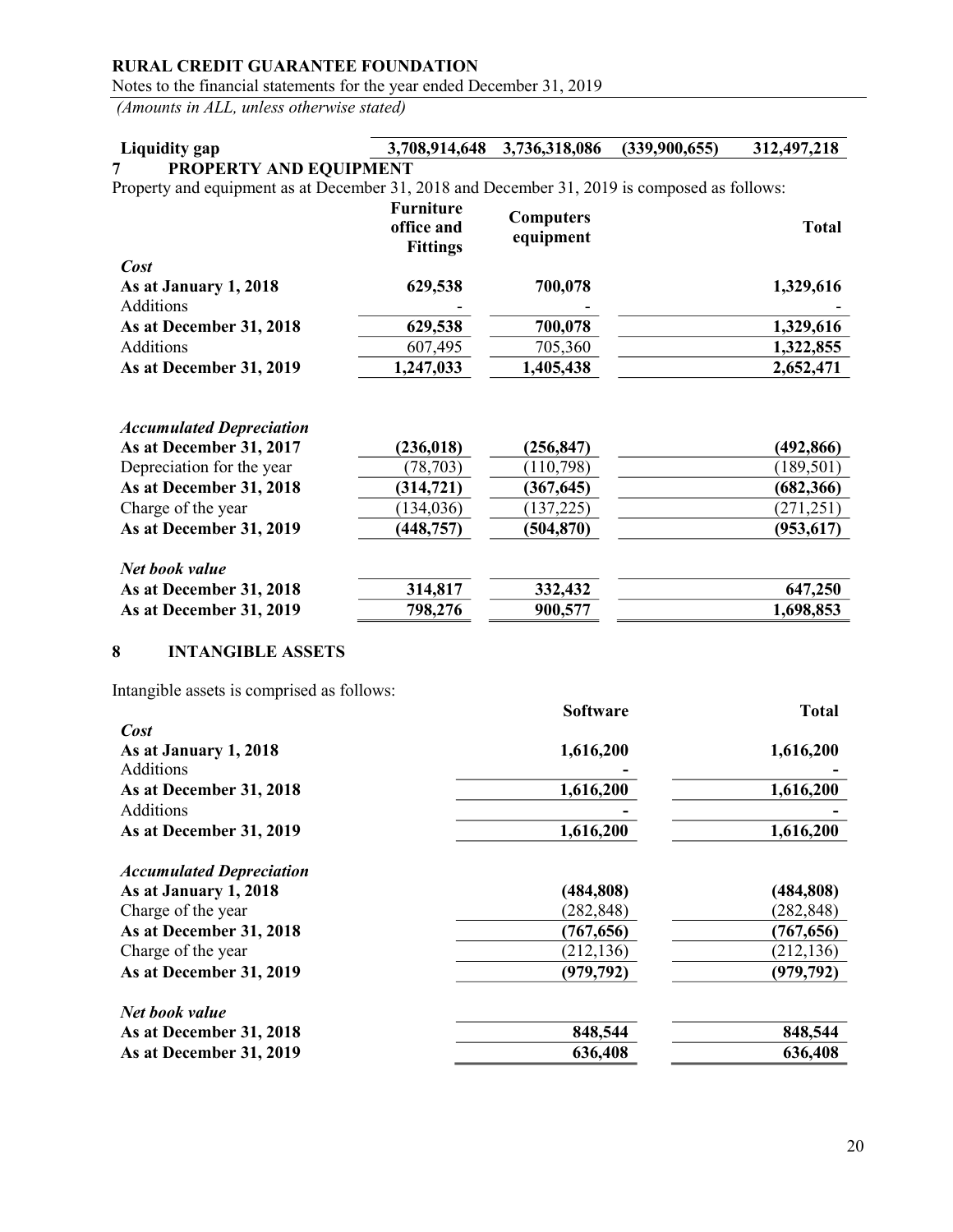Notes to the financial statements for the year ended December 31, 2019

(Amounts in ALL, unless otherwise stated)

# 9 RIGHT OF USE ASSETS

The Right of Use Assets as at December 31, 2019 is detailed as follows:

(a) See Note 7 (h).

|                                                                                                           | <b>Buildings</b> | <b>Total</b> |
|-----------------------------------------------------------------------------------------------------------|------------------|--------------|
| Cost                                                                                                      |                  |              |
| Balance at 1 January 2019 on initial application of IFRS                                                  |                  |              |
| 16                                                                                                        |                  |              |
| Depreciation charge for the year                                                                          |                  |              |
| Additions to right-of-use assets                                                                          | 19,081,510       | 19,081,510   |
| Depreciation charge for the year                                                                          | (1,467,809)      | (1,467,809)  |
| Derecognition of right-of-use assets                                                                      |                  |              |
| At 31 December 2019                                                                                       | 17,613,701       | 17,613,701   |
| (b) Amounts recognized in profit or loss are presented below:                                             |                  |              |
| Amounts recognised in profit or loss and other comprehensive income 2019 -<br><b>Leases under IFRS 16</b> |                  | In ALL       |
| Depreciation charge on right-of-use assets (see (a))                                                      |                  | 1,467,809    |
| Interest expense on lease liabilities                                                                     |                  | 275,364      |

# 10 INVESTMENTS HELD TO COLLECT CONTRACTUAL CASH FLOWS

### 10.1 Treasury Bills

As at December 31, 2019 and December 31, 2018 the investments on treasury bills are as follows:

|                            | As at<br><b>December 31, 2019</b> | As at<br><b>December 31, 2018</b> |
|----------------------------|-----------------------------------|-----------------------------------|
| Treasury bills             | 120,000,000                       |                                   |
| Discount of Treasury bills | (1,652,328)                       |                                   |
| Accrued interest           | 880,636                           |                                   |
| <b>Total</b>               | 119,228,308                       | -                                 |

During 2019, the Foundation purchased a new T-Bill with discount and a nominal value of ALL 120,000,000, fix-rated coupon - 1.4%, to be matured in one year, on June 18, 2020.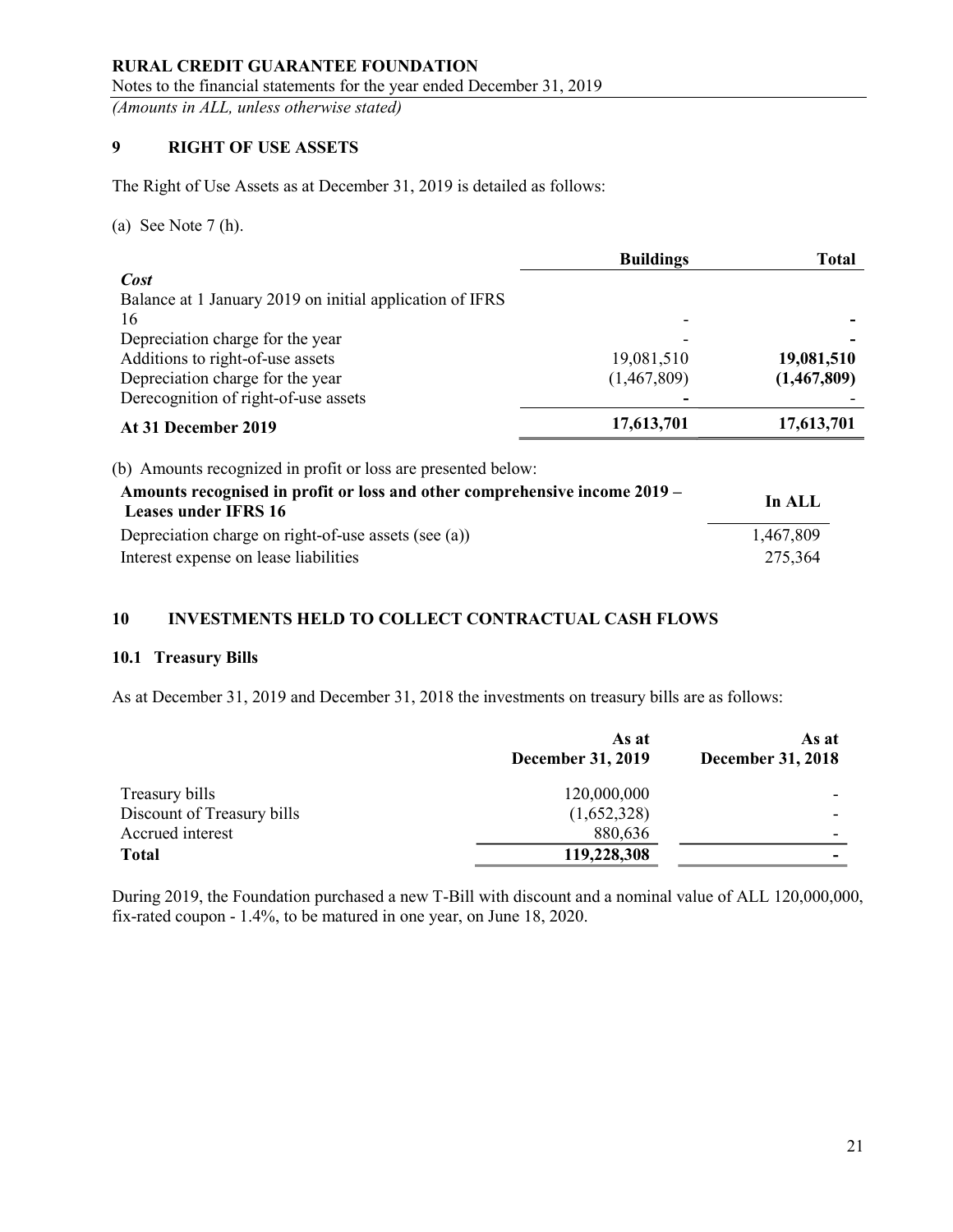Notes to the financial statements for the year ended December 31, 2019

(Amounts in ALL, unless otherwise stated)

## 10 INVESTMENTS HELD TO COLLECT CONTRACTUAL CASH FLOWS (CONTINUED)

#### 10.2 Treasury Bonds

| As at                    | As at                    |
|--------------------------|--------------------------|
| <b>December 31, 2019</b> | <b>December 31, 2018</b> |
| 3,130,350,000            | 207,000,000              |
| (9,241,805)              |                          |
| 2,431,559                |                          |
| 11,025,825               |                          |
| 22,107,062               | 2,258,314                |
| 14,497,616               |                          |
| 3,171,170,257            | 209,258,314              |
| (19,764,063)             |                          |
| 3,151,406,194            | 209,258,314              |
|                          |                          |

During 2019 the entity purchased new investments in T-Bonds in ALL and Euro. Treasury Bonds have fixrated coupon 5.85% to be matured in 10 years; 1.45% to be matured in 2 years and fix-rated coupon – 3.75% to be matured in 7 years and 5.53% to be matured in 10 years. The two other Bond investments are in EUR (Eurobond), with nominal value of EUR 10,000,000, and EUR 5,000,000, both with fix-rated coupon  $-3.5\%$ to be matured in 7 years. For the purchased Treasury Bonds, the Foundation paid an interest of ALL 22,107,062 related to the interest generated from the issue date of the securities until the purchase date. The Foundation will receive the total interest in the next coupon date which will include the amount paid and the interest income from the purchase date until the coupon date.

2019

|                     | <b>Stages according to Expected Loss on Financial Assets</b> |                |                              |               |
|---------------------|--------------------------------------------------------------|----------------|------------------------------|---------------|
|                     | Stage 1                                                      | <b>Stage 2</b> | <b>Stage 3</b>               | <b>Total</b>  |
| Investments         | 3,270,634,502                                                |                | $\qquad \qquad \blacksquare$ | 3,270,634,502 |
| <b>Gross amount</b> | 3,270,634,502                                                |                |                              | 3,270,634,502 |
| Impairment          | (19,764,063)                                                 |                |                              | (19,764,063)  |
| Net amount          | 3,250,870,439                                                |                |                              | 3,250,870,439 |
|                     |                                                              | 2018           |                              |               |
|                     | <b>Stages according to Expected Loss on Financial Assets</b> |                |                              |               |
|                     | Stage 1                                                      | <b>Stage 2</b> | Stage 3                      | <b>Total</b>  |
| Investments         | 209,258,314                                                  |                |                              | 209,258,314   |
| <b>Gross amount</b> | 209,258,314                                                  |                |                              | 209,258,314   |
| Impairment          |                                                              |                |                              |               |
| Net amount          | 209,258,314                                                  |                |                              | 209,258,314   |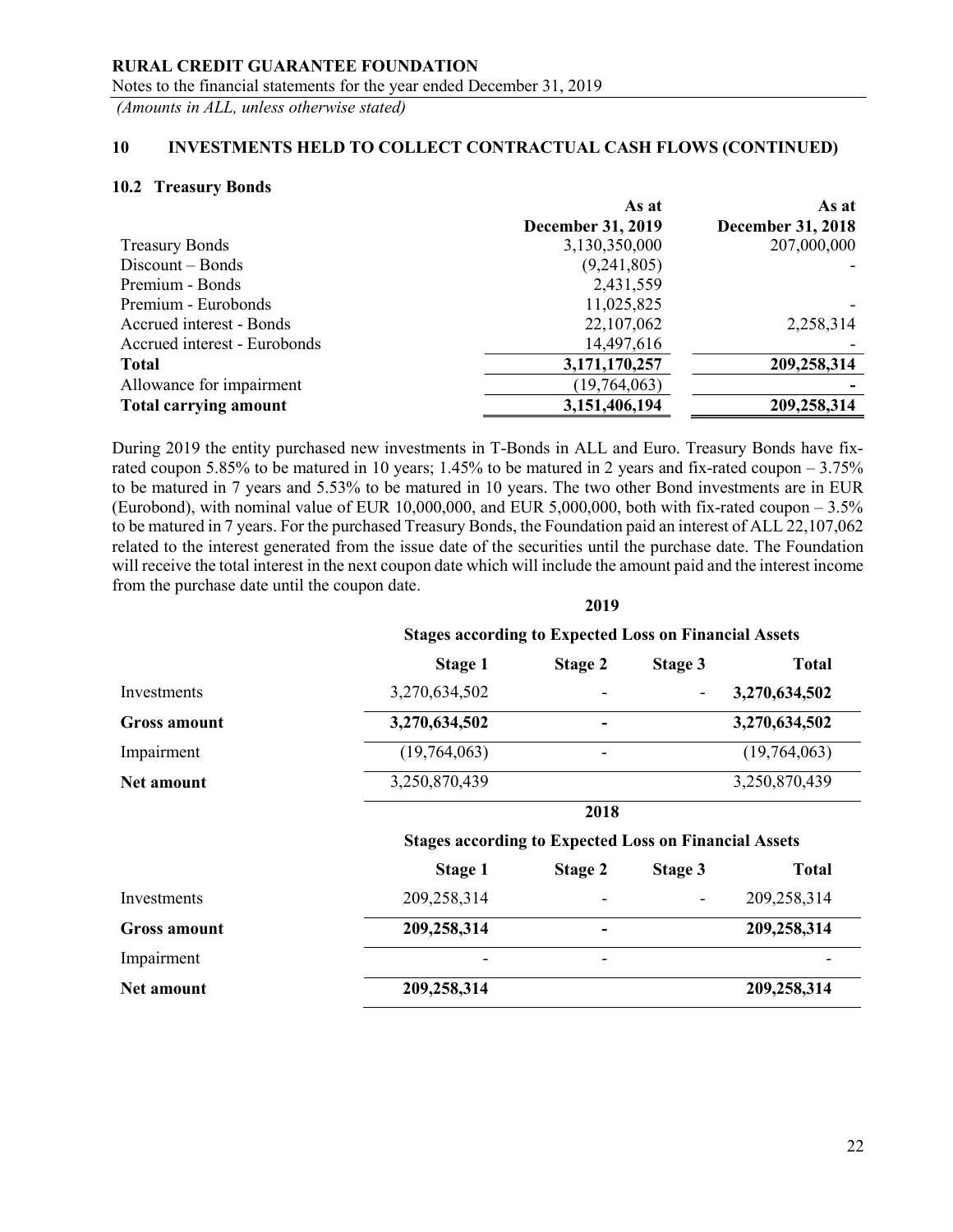#### RURAL CREDIT GUARANTEE FOUNDATION Notes to the financial statements for the year ended December 31, 2019

(Amounts in ALL, unless otherwise stated)

## 11 ACCOUNTS RECEIVABLE

Account receivable as at December 31, 2019 and December 31, 2018 is comprised as follows:

|                       | As at                    | As at                    |
|-----------------------|--------------------------|--------------------------|
|                       | <b>December 31, 2019</b> | <b>December 31, 2018</b> |
| <b>Current</b>        |                          |                          |
| Receivable from MFIs  | 1,120,181                | 525,419                  |
| Receivable from Banks | 4,725,848                | 908,179                  |
| Prepayments           | 329,120                  | 54,774                   |
| <b>Subtotal</b>       | 6,175,148                | 1,488,372                |
| Non-current           |                          |                          |
| Prepayments           | 1,078,728                |                          |
| <b>Subtotal</b>       | 1,078,728                |                          |
| <b>Total</b>          | 7,253,876                | 1,488,372                |

Accounts receivable as of December 31, 2019 represent the amounts not paid by Banks and MFIs related to interest and upfront fee for the second quarter.

## 12 CASH AND CASH EQUILVALENT

#### 12.1 Cash on hand and at banks

Cash on hand and at banks is comprised as follows:

|                                        | As at                    | As at             |
|----------------------------------------|--------------------------|-------------------|
|                                        | <b>December 31, 2019</b> | December 31, 2018 |
| Cash at bank in ALL                    | 19,049,120               | 36,455,322        |
| Cash at bank in EUR                    | 968,562                  | 3,698,903,153     |
| Cash on hand                           | 8,610                    | 3,470             |
| <b>Total</b>                           | 20,026,292               | 3,735,361,945     |
| Restricted cash at bank                |                          | 119,717,400       |
| <b>Total Cash on Hand and at Banks</b> | 20,026,292               | 3,855,079,345     |

As at December 31, 2019 cash at bank includes current accounts held at BKT, Credins bank, Union Bank and Fibank.

The Foundation has used the restricted cash in investing treasury bills, bonds, Eurobonds and short-term deposits as described in note 6 and 8. As at December 31, 2019, the restricted cash is nil (December 31, 2018: EUR 970,000 or equivalent in ALL 119,717,400, with of exchange rate ALL/EUR 123.42).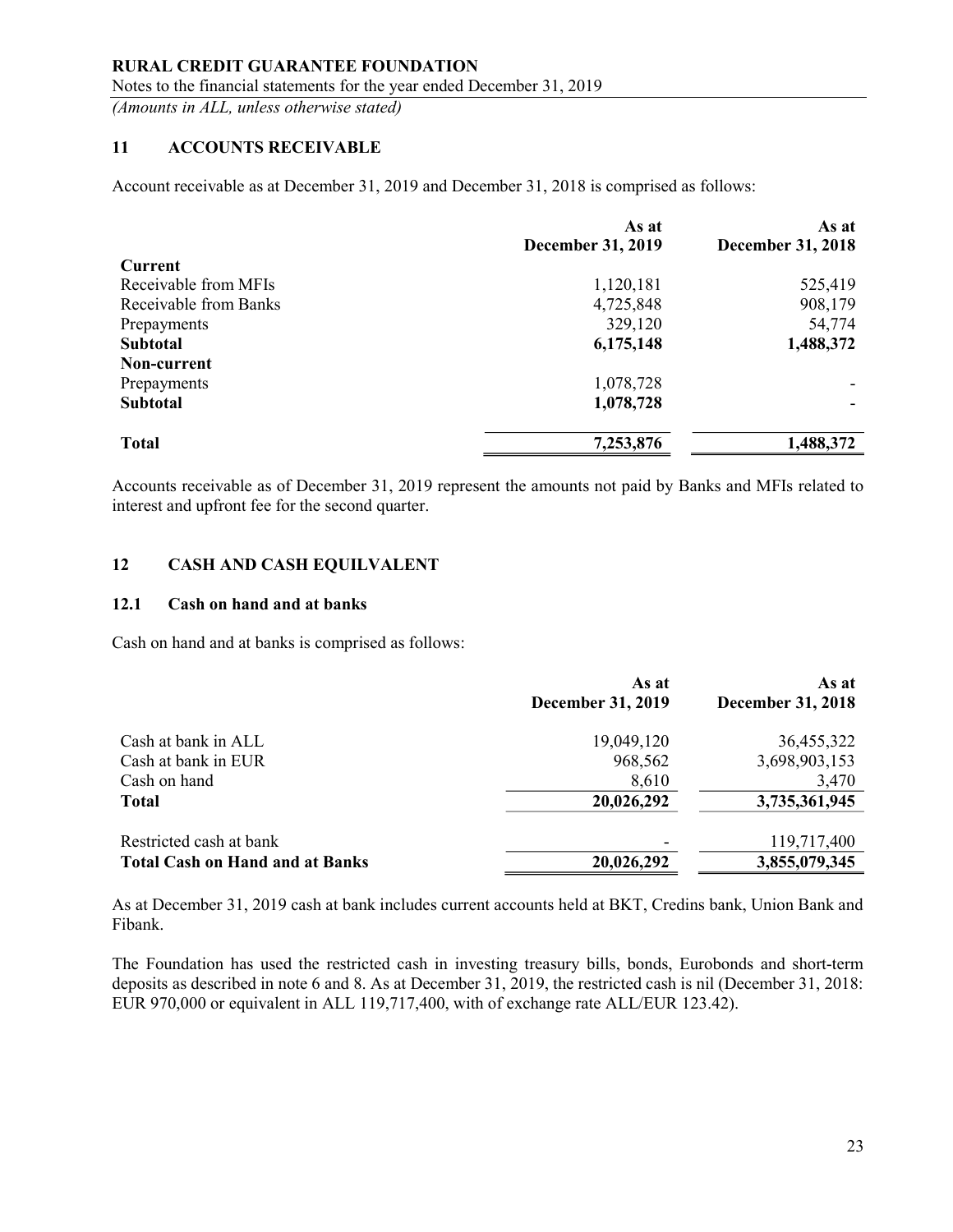Notes to the financial statements for the year ended December 31, 2019

(Amounts in ALL, unless otherwise stated)

# 12 CASH AND CASH EQUIVALENT (CONTINUED)

#### 12.2 Short term deposits

|                         | As at                    | As at                    |
|-------------------------|--------------------------|--------------------------|
|                         | <b>December 31, 2019</b> | <b>December 31, 2018</b> |
| Short-term deposit      | 915, 304, 613            | 100,000,000              |
| <b>Accrued Interest</b> | 121,522                  | 3,238,904                |
| <b>Total</b>            | 915,426,135              | 103,238,904              |

During 2019, RCGF entered into four short-term deposit agreements with BKT equivalent to ALL 793,534,613 with the following details:

a) ALL 40,000,000, 1 month deposit with interest rate 0.3% and maturity date as at January 15, 2020;

b) EUR 3,000,000, 1 month deposit with interest rate 0.05% and maturity date as at January 8, 2020, reinvested each month from June 7, 2019;

c) EUR 2,948,179, 1 month deposit with interest rate 0.05% and maturity date as at January 16, 2020;

d) EUR 240,000, 1 month deposit with interest rate 0.05% and maturity date as at January 15, 2020.

Also, RCGF entered into two other short- term deposit agreements with Fibank and Union Bank from EUR 500,000 each, respectively with interest rate 0.2%, maturity date as at January 20, 2020 and with interest rate 0.1%, maturity date as at January 20, 2020.

### 13 DEFERRED REVENUE

Deferred revenue includes two streams as follows:

From grants - A grant is recognized in the statement of financial position initially as deferred income when there is reasonable assurance that it will be received and that the Foundation will comply with the conditions attached to it. As at May 20, 2019, the Board of Directors decided to increase the fund balance from the Grants received from KfW for an amount equivalent to ALL 3,618,731,716.

From upfront fees – Upfront fee is a one-time fee calculated on the guaranteed loan amount and is received when loan is disbursed.

As at December 31, 2019 and 2018 deferred revenues were detailed as follows:

|                                               | As at<br><b>December 31, 2019</b> | As at<br><b>December 31, 2018</b> |
|-----------------------------------------------|-----------------------------------|-----------------------------------|
| <b>Current portion</b>                        |                                   |                                   |
| Upfront fee                                   | 3,987,085                         | 216,742                           |
| Grants from GFA                               | 242,630                           | 320,532                           |
| Grants from GFA Albania Branch                | 7,060                             | 9,413                             |
|                                               | 4,236,775                         | 546,687                           |
| <b>Non-current portion</b>                    |                                   |                                   |
| Upfront fee                                   | 7,842,053                         | 424,994                           |
| Grants from GFA                               | 519,312                           | 684,040                           |
| Grants from GFA Albania Branch                | 14,715                            | 19,422                            |
| Long term grants from Ministry of Agriculture | 62,765,278                        | 62,765,278                        |
| Grants from KfW                               |                                   | 3,622,364,658                     |
|                                               | 71,141,358                        | 3,686,258,392                     |
| <b>Total</b>                                  | 75,378,133                        | 3,686,805,079                     |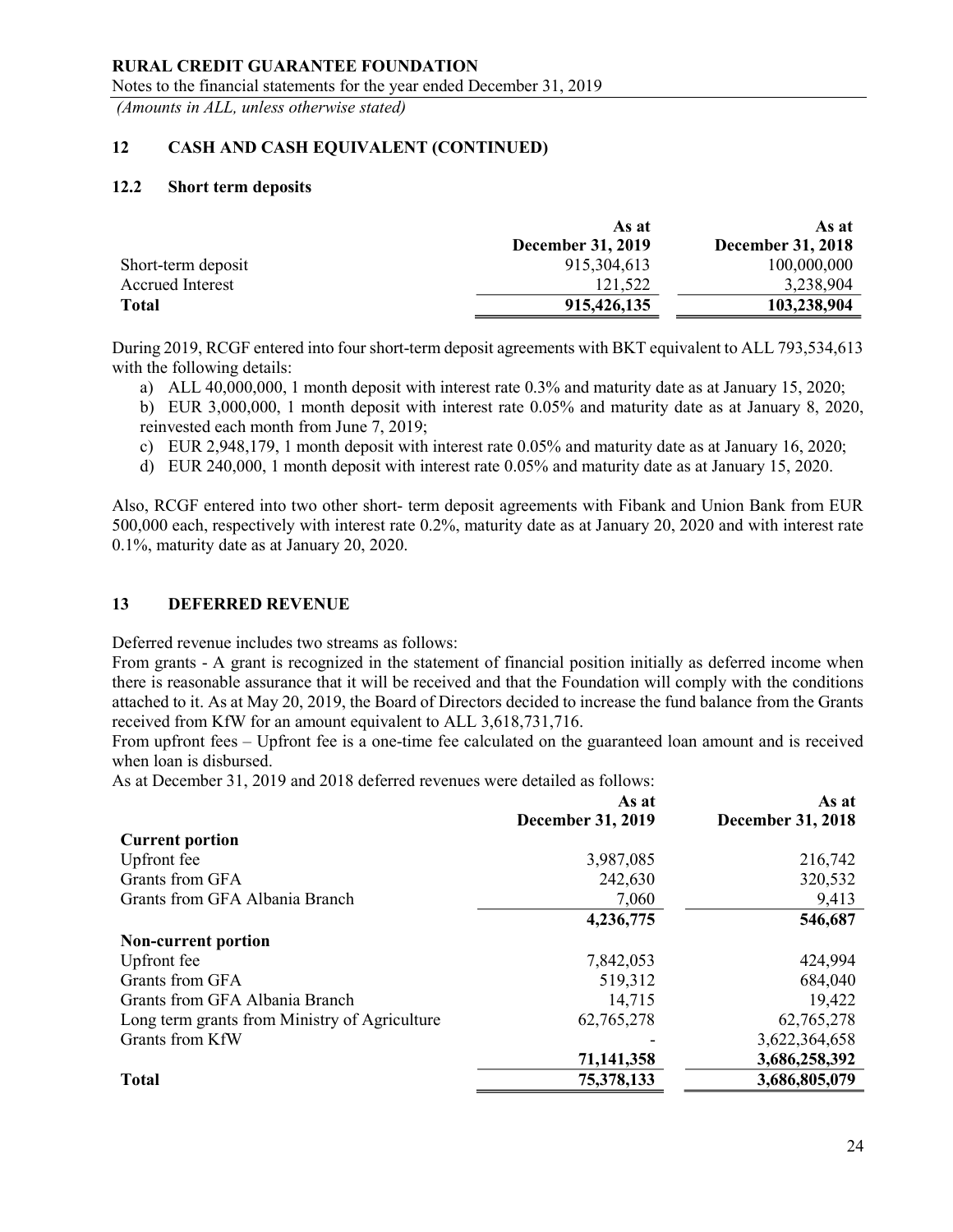# 14 LEASE LIABILITY

The terms and conditions of outstanding lease liabilities as of December 31, 2019 are as follows.

|                   |          | Incremental |                            |        | <b>Minimum monthly</b><br>lease payments |  |
|-------------------|----------|-------------|----------------------------|--------|------------------------------------------|--|
|                   | Currency | rate        | borrowing Year of maturity | In OCY | In LCY<br>(5000)                         |  |
| Lease liabilities | EUR      | 3.00%       | 2019-2026                  | 1.900  | 231.363                                  |  |

Below are presented undiscounted cash outflows for the repayments of lease liabilities as per year of maturity:

|                                                                                                                                                                                   | 31 December 2019                        |
|-----------------------------------------------------------------------------------------------------------------------------------------------------------------------------------|-----------------------------------------|
| - Less than one year<br>- Between one and two years<br>- Between two and three years<br>- Between three and four years<br>- Between four and five years<br>- More than five years | 19,434,492                              |
| Less future interest expense<br><b>Finance lease liability</b>                                                                                                                    | 19,434,492<br>(1,924,635)<br>17,509,857 |

## 15 OTHER LIABILITIES

Other liabilities are composed as follows:

|                             | As at<br><b>December 31, 2019</b> | As at<br><b>December 31, 2018</b> |
|-----------------------------|-----------------------------------|-----------------------------------|
| Personal income tax         | 98,002                            | 95,170                            |
| Social and health insurance | 81,226                            | 75,780                            |
| Local creditors / suppliers | 187,621                           | 10,060                            |
| Withholding tax             | 706                               | 12,676                            |
| Accrued expense             | $\overline{\phantom{0}}$          | 338,545                           |
| <b>Total</b>                | 1,206,860                         | 532,231                           |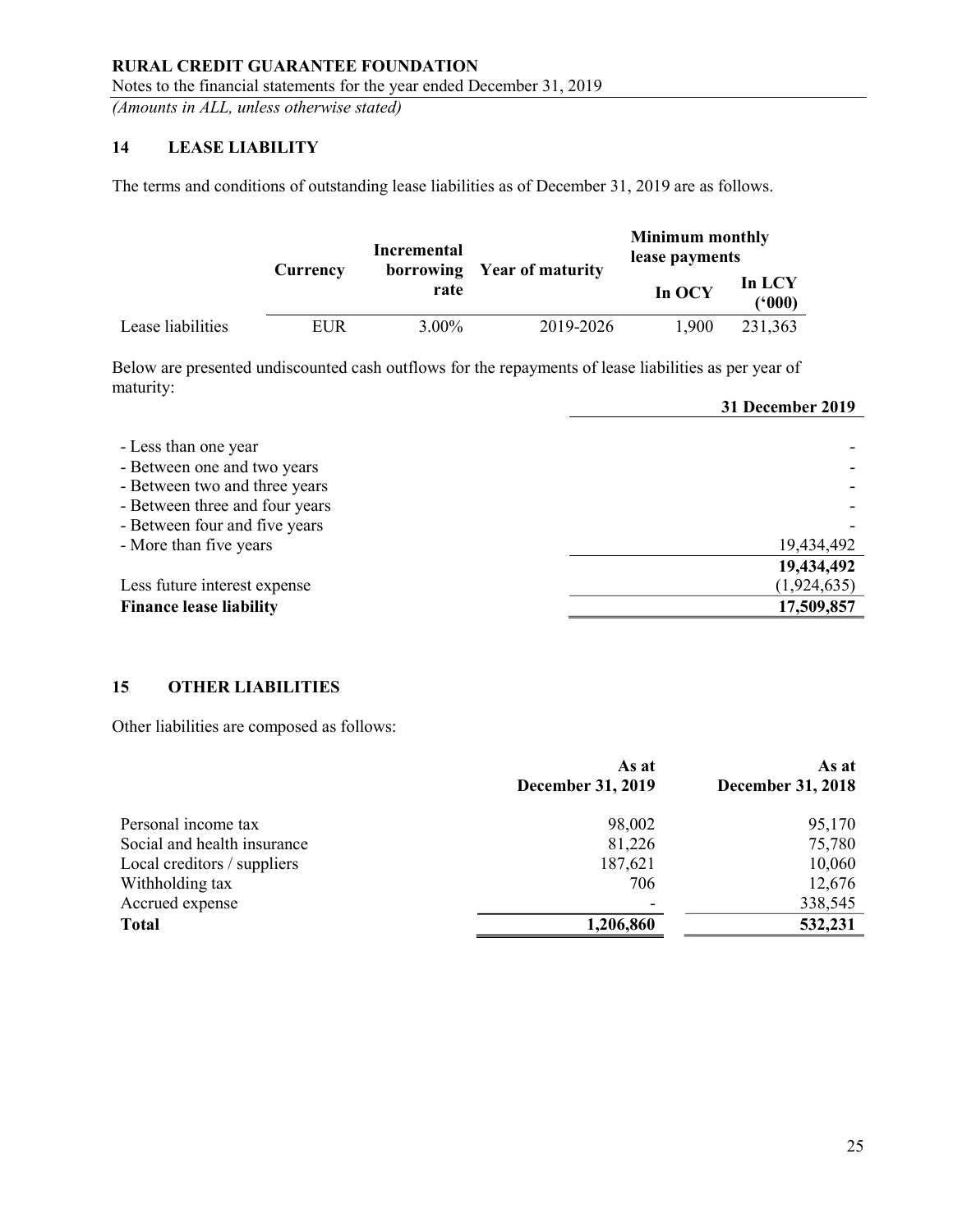## 16 INCOME FROM GENERAL ACTIVITY

Income from general activity represent income from upfront fees and interest, which are earned by the main activity of the Foundation – offering guarantees to Partner Financial Institutions. The balance is composed of:

|                                  | For the period ended<br><b>December 31, 2019</b> | For the period ended<br><b>December 31, 2018</b> |
|----------------------------------|--------------------------------------------------|--------------------------------------------------|
| Interest income from Banks       | 2,919,948                                        | 2,151,688                                        |
| Interest income from MFIs        | 3,087,022                                        | 1,489,406                                        |
| Income from upfront $fee - MFIs$ | 1,492,453                                        | 1,485,150                                        |
| Income from upfront fee - Banks  | 666,377                                          | 1,122,034                                        |
| <b>Total</b>                     | 8,165,836                                        | 6,248,278                                        |

The Foundation earns 0.75% yearly interest from Micro Financing Institutions on the average daily outstanding balance. Interest income from Banks is calculated as a percentage (specified in the contract) on the average quarterly outstanding balance.

Upfront fee is a one-time fee calculated on the guaranteed loan amount and is received when loan is disbursed. Upfront fees are at first registered as deferred revenue and then recognized in income or expenditure over the maturity of loan guaranteed.

## 17 INCOME FROM DONATION

Income from donations is composed as follows:

|                                                | For the period ended<br><b>December 31, 2019</b> | For the period ended<br><b>December 31, 2018</b> |
|------------------------------------------------|--------------------------------------------------|--------------------------------------------------|
| Income from donations - Depreciation of assets |                                                  |                                                  |
| granted from GFA                               | 249,690                                          | 329,945                                          |
| <b>Total</b>                                   | 249,690                                          | 329,945                                          |
| 18<br><b>OTHER FINANCIAL INCOME</b>            | For the year ended<br><b>December 31, 2019</b>   | For the year ended<br><b>December 31, 2018</b>   |
| Interest income from treasury bonds            | 106,640,610                                      | 9,339,000                                        |
| Interest income from deposit                   | 1,890,988                                        | 2,304,128                                        |
| <b>Total</b>                                   | 108,531,597                                      | 11,643,128                                       |

Other financial income is mainly composed by interest income from investment in treasury bills, treasury bonds and bank deposit.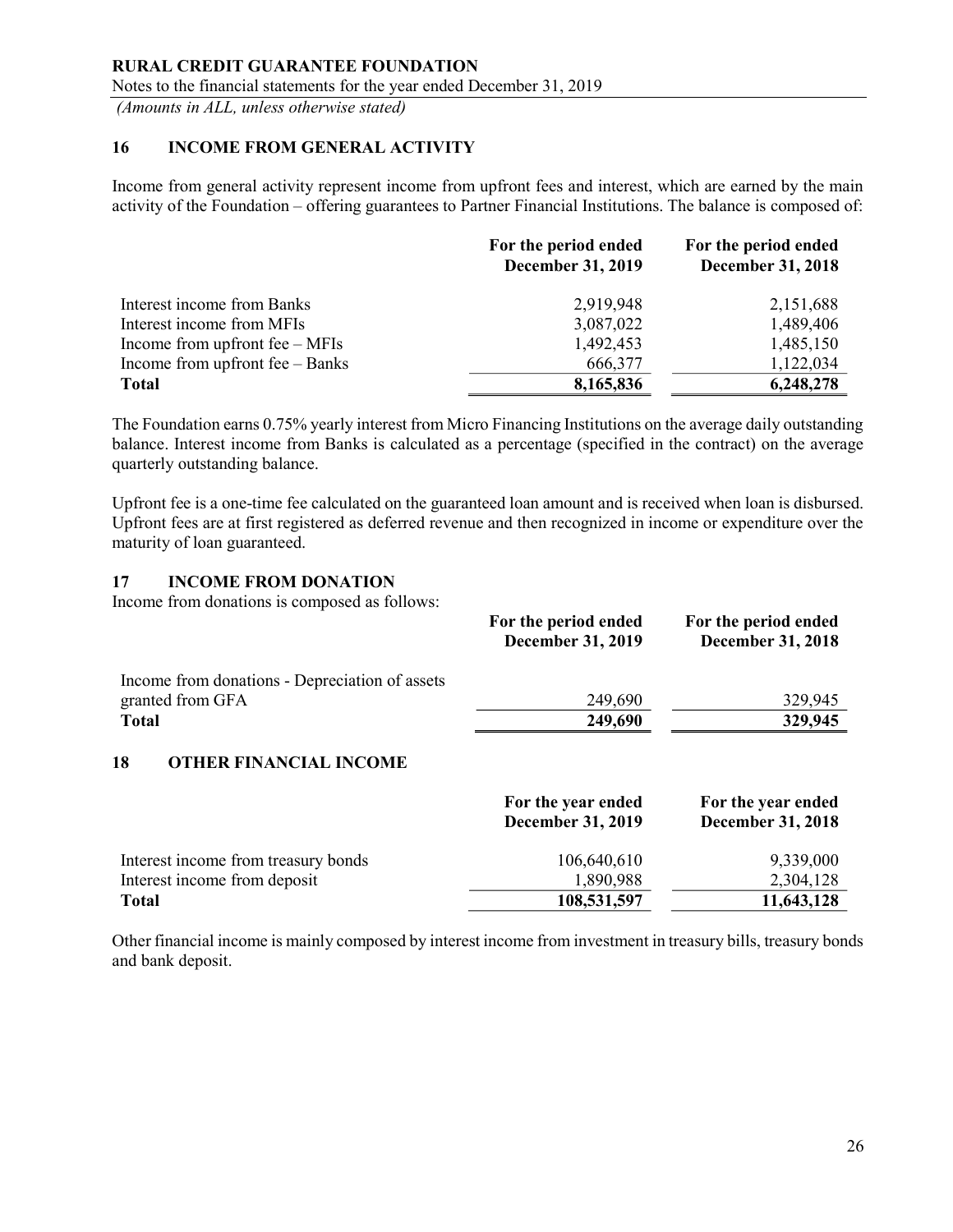## 19 STAFF COSTS

Staff costs is composed as follows:

|                             | For the period ended<br><b>December 31, 2019</b> | For the period ended<br><b>December 31, 2018</b> |
|-----------------------------|--------------------------------------------------|--------------------------------------------------|
| Gross Salaries              | 8,520,060                                        | 8,050,000                                        |
| Social and health insurance | 557,654                                          | 517,910                                          |
| Pension fund contributions  | 426,006                                          | 402,500                                          |
| <b>Total</b>                | 9,503,780                                        | 8,970,410                                        |
|                             |                                                  |                                                  |

## 20 OTHER OPERATING EXPENSES

Other operating expenses is composed as follows:

|                                      | For the period ended     | For the period ended     |
|--------------------------------------|--------------------------|--------------------------|
|                                      | <b>December 31, 2019</b> | <b>December 31, 2018</b> |
| Bank charges for investments custody | 9,325,000                | 50,000                   |
| Claim pay-out                        | 7,036,125                |                          |
| Withholding tax                      | 4,334,970                | 1,549,315                |
| Audit                                | 1,379,950                | 418,065                  |
| Office maintenance and supplies      | 499,466                  | 411,259                  |
| Insurance expense                    | 283,617                  | 195,127                  |
| Rent                                 | 253,700                  | 780,371                  |
| Tax consultancy                      | 182,655                  |                          |
| Transport expense                    | 130,891                  | 78,272                   |
| Post and communication               | 122,327                  | 127,256                  |
| Bank charges                         | 83,688                   | 27,945                   |
| Utilities                            | 79,829                   | 87,800                   |
| Health insurance                     | 45,510                   |                          |
| <b>Local Taxes</b>                   | 15,000                   | 15,000                   |
| Other expense                        | 95,745                   | 229,518                  |
| <b>Total</b>                         | 23,868,473               | 3,969,928                |

The Bank charges for investment custody are related to the expenses charged by the Custody Bank, 0.5% commission on the income from Eurobonds. Withholding tax represent 15% of the interest income gained from the investments in securities.

As at December 31, 2019, the Claim pay-out ALL 7,036,125 (2018: nil) represent the Foundation payments for 2 defaulted clients of Credins Bank and 4 defaulted clients of BKT with more than 180 days past due, covering 50% of the outstanding exposure as per contractual agreement with the bank. The Default guarantees for the year ended December 31, 2019 have been provisioned on prior year at amount ALL 3,858,818, see Note 22.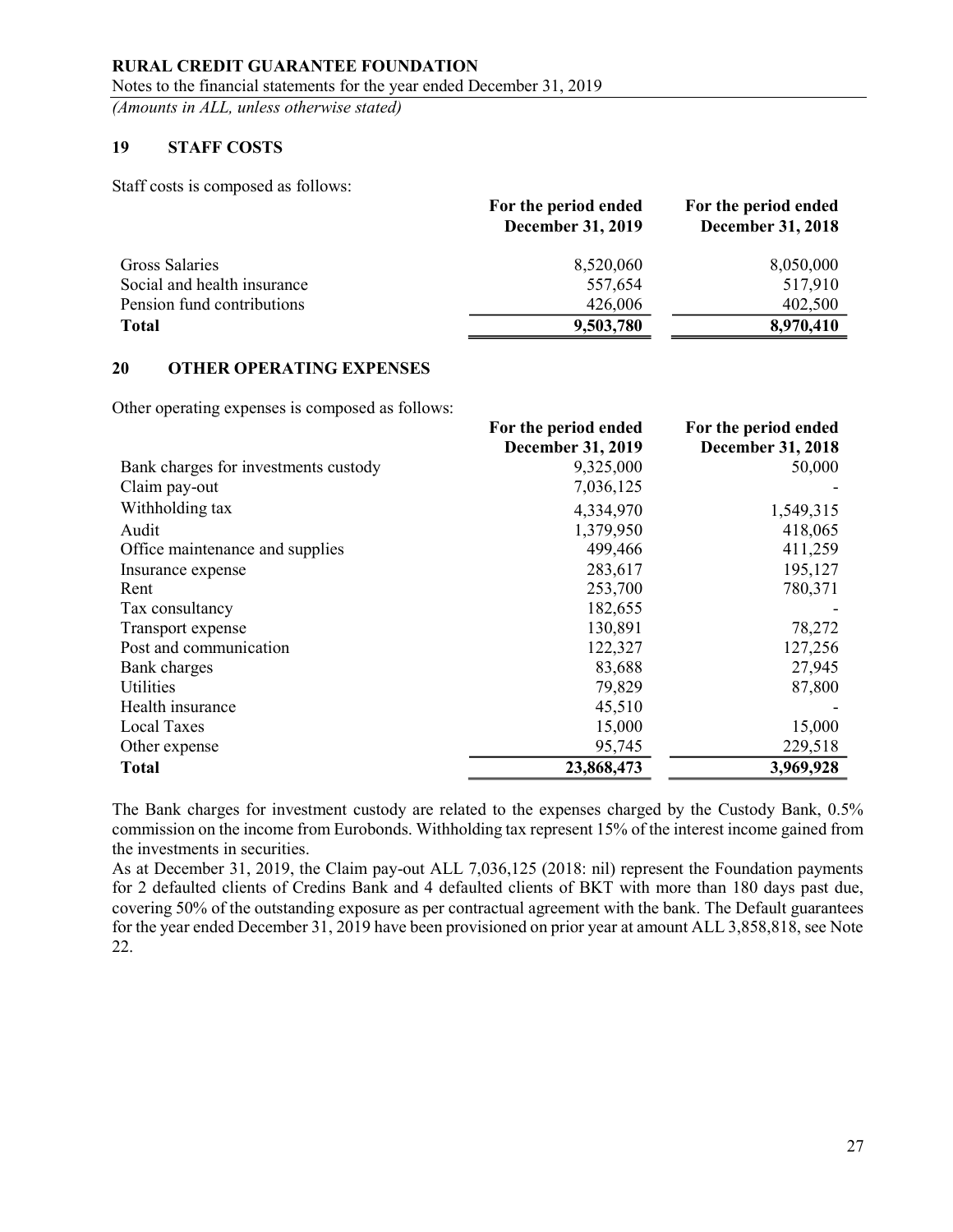Notes to the financial statements for the year ended December 31, 2019

(Amounts in ALL, unless otherwise stated)

## 21 PROVISION FUND FOR FINANCIAL GUARANTEES

The movement in the provision liability for guarantees to banks and micro-financing institutions is as follows:

|                                     | 2019        | 2018        |
|-------------------------------------|-------------|-------------|
| As at January 1                     | 30,349,246  | 13,250,921  |
| Default financial guarantees        | (3,858,818) |             |
| Reverse provision of the year       | (5,523,705) | (1,011,410) |
| Provision expense of the year       | 37,854,230  | 18,109,735  |
| Provision expense of the year, net  | 28,471,707  | 17,098,325  |
| In the end of the year December 31, | 58,820,953  | 30,349,246  |

For the year ended December 31, 2019, there is an increase in provision expense, which is directly related to the impairment amount calculated by BKT and Credins bank and the percentage of non-performing loans during the last three years from NOA, FedInvest and Fondi Besa.

# 22 LOSSES FROM FOREIGN EXCHANGE TRANSLATIONS, NET

The balance is composed as follows:

|                                                | For the year ended<br><b>December 31, 2019</b> | For the year ended<br><b>December 31, 2018</b> |
|------------------------------------------------|------------------------------------------------|------------------------------------------------|
| Gain from foreign exchange rate                | 18,231,069                                     | 8,950,377                                      |
| Loss from foreign exchange rate                | (42, 575, 531)                                 | (24,036,082)                                   |
| Losses from foreign exchange translations, net | (24, 344, 461)                                 | (15,085,705)                                   |

Other interest income is mainly composed by interest income from investment in treasury bonds and bank deposit.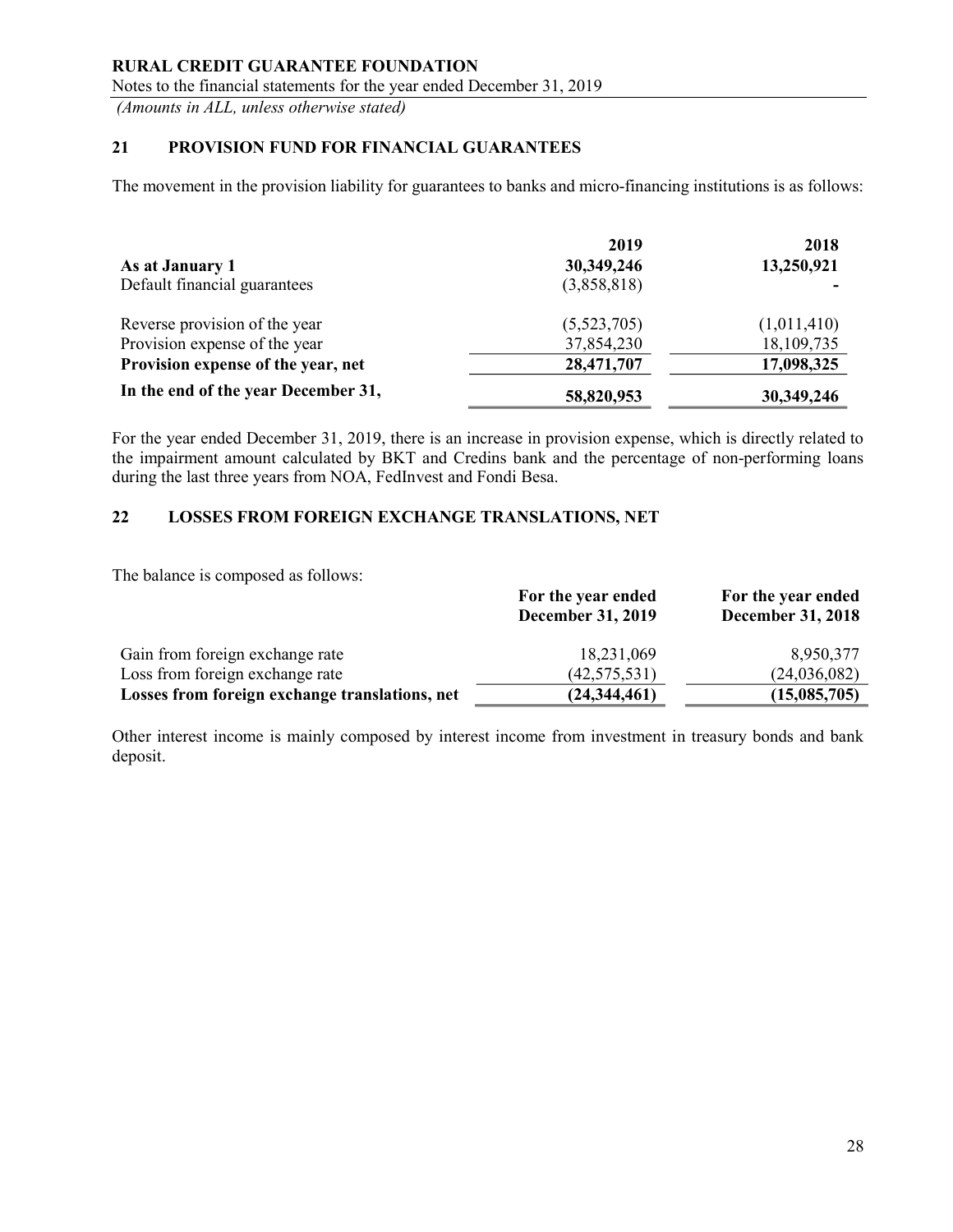## 23 CONTIGENCIES AND COMITMENTS

As at December 31, 2019 and 2018, the Foundation had no other legal claims against it that were not both minor and in the ordinary course of business. .

Contingencies as at December 31, 2019 include the following:

|                               | As at December 31, 2019       |                                          | As at December 31, 2018       |                                          |
|-------------------------------|-------------------------------|------------------------------------------|-------------------------------|------------------------------------------|
|                               | Outstanding<br><b>Balance</b> | <b>Disbursed</b><br>amount<br>guaranteed | Outstanding<br><b>Balance</b> | <b>Disbursed</b><br>amount<br>guaranteed |
| <b>Contingent liabilities</b> |                               |                                          |                               |                                          |
| Guarantees to NOA             | 435,000,000                   | 435,000,000                              | 152,354,347                   | 154,275,000                              |
| Guarantees to FedInvest       | 331,825,000                   | 375,800,000                              | 149,839,266                   | 154,275,000                              |
| Guarantees to Unifin          | $\theta$                      | 23,000,000                               |                               |                                          |
| Guarantees to Fondi Besa      | 405,495,000                   | 405,495,000                              |                               |                                          |
| Guarantees to Credins Bank's  |                               |                                          |                               |                                          |
| customers                     | 154,701,216                   | 227,878,907                              | 61,254,863                    | 99,292,650                               |
| Guarantees to BKT's customers | 93,992,909                    | 164,452,521                              | 96,169,579                    | 122,822,521                              |
| <b>Total</b>                  | 1,421,014,125                 | 1,631,626,427                            | 459,618,055                   | 530,665,171                              |

The Foundation provides guarantees for customers through banking institutions on 50/50 risk sharing basis and with maximum ceiling of Eur 500,000 for Regular Window and Eur 250,000 for Green Window and guarantees the commercial borrowings of micro financing institutions from local banks under separate guarantees.

Outstanding balance is related with the outstanding balance of the loans guaranteed by the Foundation. Disbursed amount guaranteed is related with the guaranteed amount of the disbursed loans, which is 50% of the total amount disbursed for banking institutions, and 100% of the amounts disbursed for micro financing institutions.

### 24 RELATED PARTY TRANSACTIONS

A party is related to an entity if, directly or indirectly through one or more intermediaries, the party controls, is controlled by, or is under common control with the entity, the party has an interest in the entity that gives it significant influence over the entity, the party has joint control over the entity, the party is an associate or the party is a member of the key management personnel of the entity or its parent.

Transactions with related parties constitute:

|                                          | As at<br>December 31, 2019 | As at<br><b>December 31, 2018</b> |
|------------------------------------------|----------------------------|-----------------------------------|
| Long term grants from KFW                | ۰                          | 3,622,364,658                     |
| Long term grants from GFA                | 519,312                    | 684,040                           |
| Long term grants from GFA Albania Branch | 14,715                     | 19,422                            |